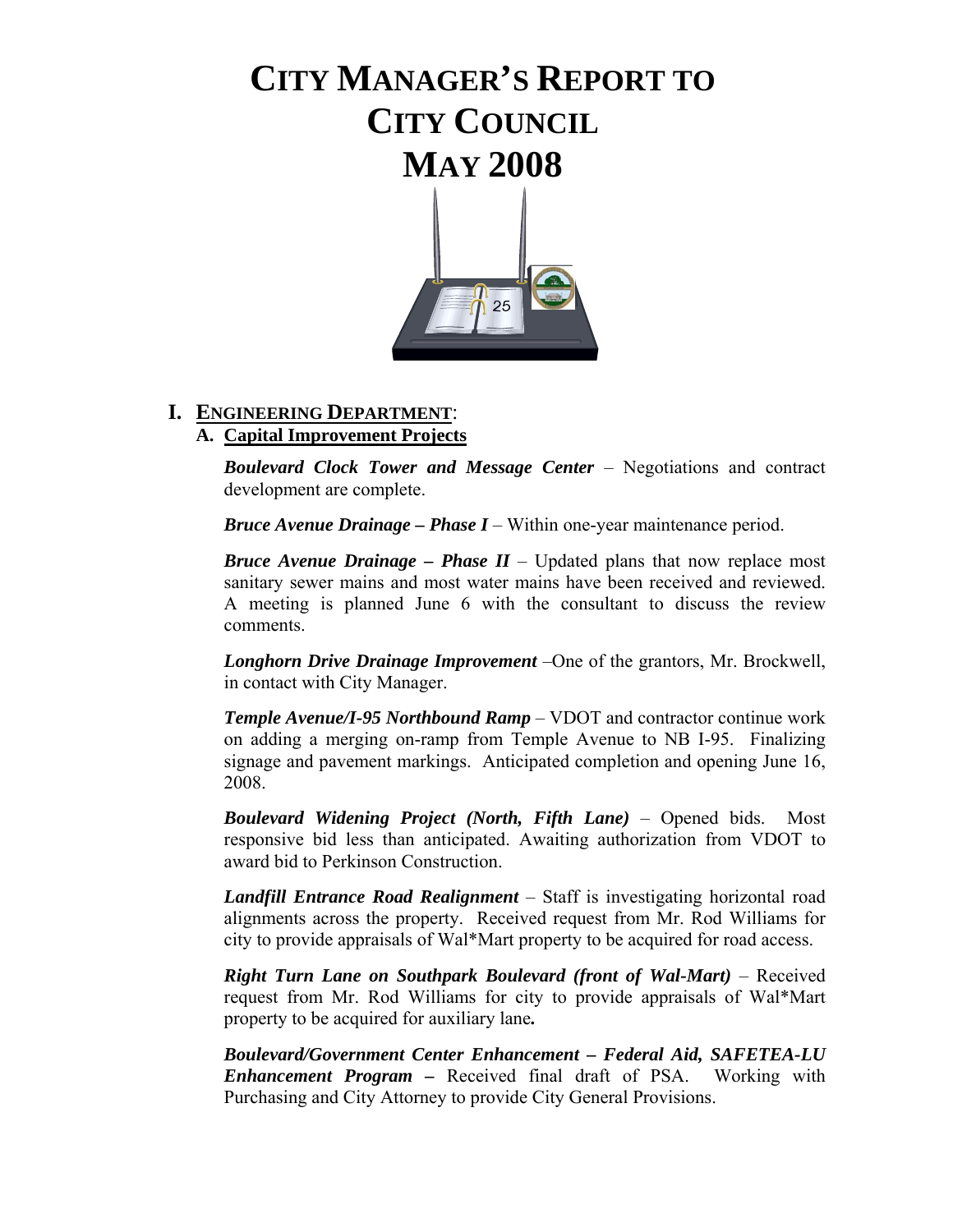### **I. ENGINEERING DEPARTMENT** (CONTINUED): **A. Capital Improvement Projects** (Continued):

 *Boulevard Widening Project (Westover to Bruce, Fifth Lane) – Federal Aid, CMAQ Program* – Continuing to work with MPO and VDOT staff to program additional flexible funds and consolidate administration of projects.

 *Boulevard Signal Coordination (Sherwood to Temple)*. – We have received approval from VDHR. Staff is working with VDOT to accommodate pedestrian accesses along the corridor. Staff is awaiting signed contract documents from the consultant.

#### **B. Economic Development Projects** (under construction)

 *N. Riverview at Roslyn E&S Control (Old Landfill Property North of Temple Avenue) –* Removal of the buried waste is complete. Fill has been placed on top of the clay cap and topsoil has been spread. Received copy of Brownfields Certification Report for Landfill Reclamation prepared by developer's consultant and submitted to VA Dept. of Environ. Quality for approval. They have constructed a turn-a-round at the entrance.

 *Shamin Hotels (Hampton Inn and Holiday Inn Millennium)* - Building work is continuing and landscaping work has begun. Some paving within the parking lots is continuing. Maintaining the erosion and sediment control items.

 *Landmark Realty New Office Building* - Building work is continuing and the contractor is grading the lot and installing internal curb and gutter. The water and sewer services to the building have been connected. Erosion and sediment control items are being maintained.

 *Tussing Elementary School Addition* - Building work is continuing. Contractor is constructing curb and gutter and sidewalk and has cleared for an additional parking lot. Erosion and sediment control items have been maintained.

 *Dunlop House Assisted Living, Phase II* - Building work continues. Contractor is grading around the building. Contractor is maintaining erosion and sediment control items.

 *Walgreen***s** - Contractor has installed silt fences and E & S items. The site has been cleared and fill is being placed.

 *Ariya Family Chiropractic Center* - Contractor is grading the lot and installing new 6" waterline.

#### **I. ENGINEERING DEPARTMENT** (CONTINUED): **C. Economic Development Projects** (under review)

 *Ashton Car Wash* - Plans are complete pending receipt of traffic signal plans at Jennick Dr. and Charles H. Dimmock Parkway. Site bonding has been received for work within the site. The City Attorney is in the process of completing traffic signal negotiations with the Ashton Car Wash attorney.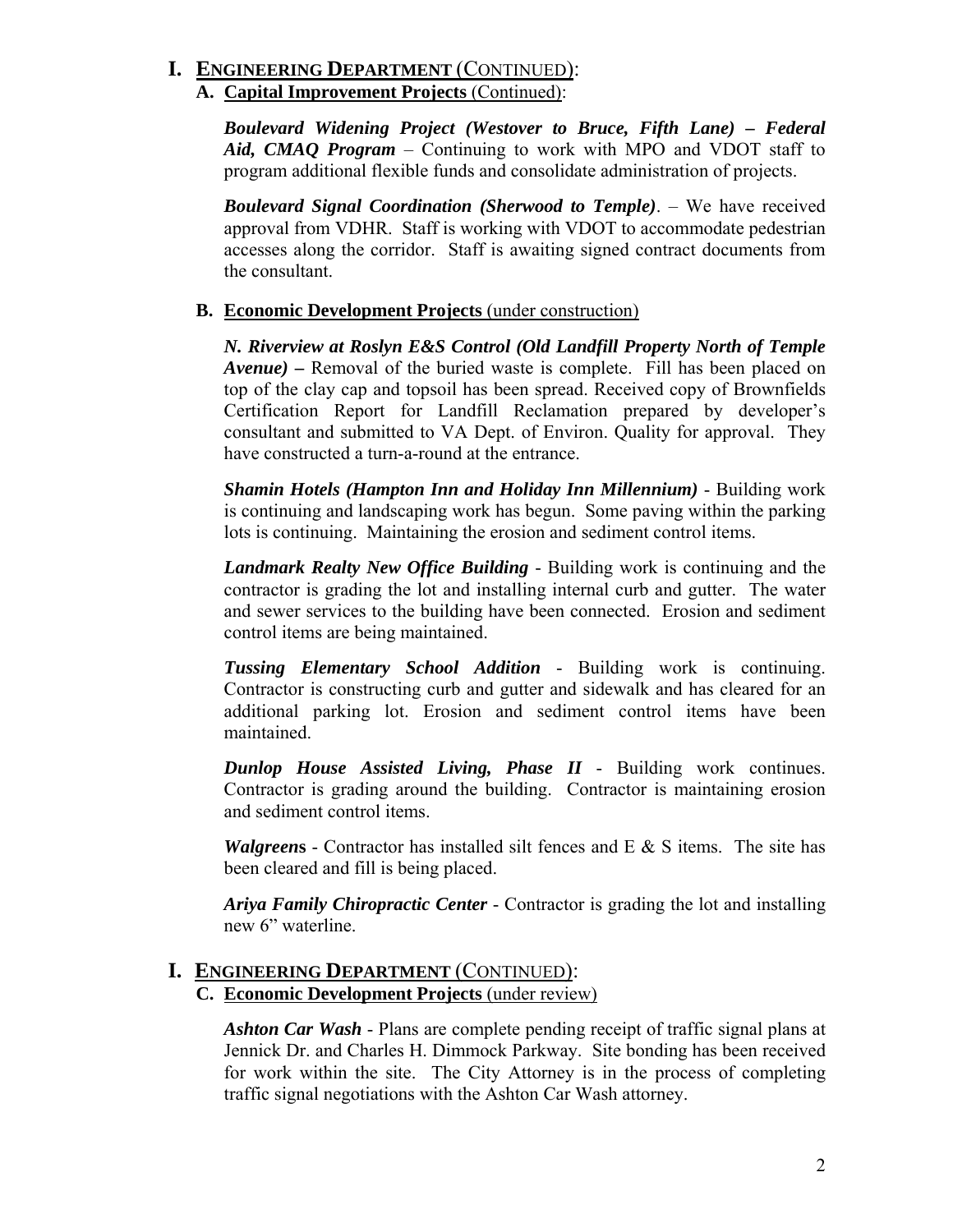# **I. ENGINEERING DEPARTMENT** (CONTINUED):

# **C. Economic Development Projects** (under review)(Continued)

 *School Maintenance Building* - This building will be constructed behind Lakeview Elementary School. A second review has been completed and we are now awaiting the consultant's response comments. The consultant has provided a no rise certification and is currently preparing a Floodway Study with the intention of remapping the floodway in the site area.

 *Erosion and Sediment Control for Athletic Fields* - We are currently awaiting Council's decision on updated plans. These will include additional tree buffer areas along the rear of the Covington Road lots. The matter is scheduled for Council's discussion on June  $17<sup>th</sup>$ .

*Mount Pleasant Baptist Church Parking Lot Expansion - The plans are now* complete with the exception of the landscaping.

 *Subdivision of 1905 Boulevard* - Site of Hearth and Home on the Boulevard. Splitting the lot that extends from Snead to the Boulevard into two lots. Planning Commission has approved the plat and waived construction of improvements. The waiver has been referred City Council by petition. The plat has been reviewed and we are awaiting the updated plat.

*Denny's* - The plans are now complete and will be approved for construction upon receipt of required bonds, etc.

 *Roslyn Farm Corporate Office - (located beside the Virginia Credit Union) -*  Construction plans have been reviewed and we are awaiting updated plans.

 **American Family Fitness Parking Lot Expansion** - A portion of the pond in front of the building will be filled to construct a new parking area. Plans have been received and will be reviewed in the near future.

The following project(s) have been approved this month:

- Resubdivision Lot 10, Chesterfield Heights (plat)
- Resubdivision Lot 10, Chesterfield Heights (improvement plan)
- BLA Lots 2 & 3 J.E. Gill Estate
- Resubdivision Riverside Park Lots 37-41 (plat)
- Resubdivision Riverside Park Lots 37-41 (improvement plan)
- BLA Between Lots 1 & 2 Block C, Moore

#### *Right-of-way Permits:*

• Issued eight permits and closed out one.

#### **II. PLANNING & COMMUNITY DEVELOPMENT:**

- 1. Seven (7) fence permits issued.
- 2. Six (6) sign permits issued:
	- $\approx$  Ann's Cleaners 654 Boulevard
	- $\approx$  Applebee's 449 Southpark Circle
	- $\approx$  Ashley Furniture 1899 Southpark Boulevard
	- $\approx$  Holiday Inn Express 401 E. Roslyn Road
	- $\approx$  Jewelry Creations 1910 Boulevard
	- $\approx$  Waskey Construction 1908 Boulevard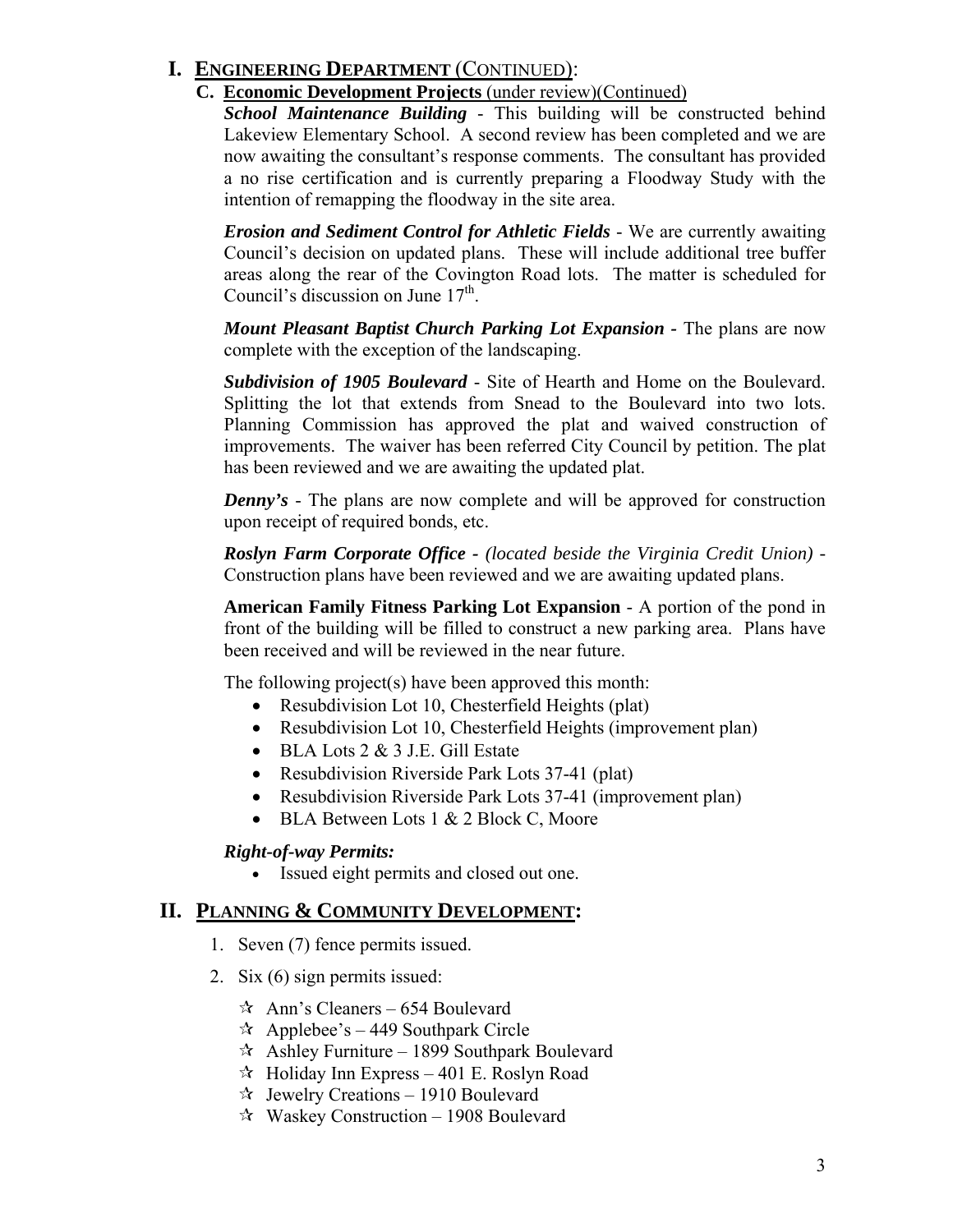# **II. PLANNING & COMMUNITY DEVELOPMENT** (CONTINUED)**:**

- 3. Boulevard Revitalization
	- $\star$  Phase V 3 contracts executed. 2 completed project payments processed.
- 4. Neighborhood Revitalization:

#### **a. 2006-7 CDBG Home Repair Grant:**

 $\star$  All jobs finished

#### **b. 2007-8 CDBG Home Repair Grant:**

- $\hat{x}$  3 plumbing & related accessibility jobs complete
- $\approx$  1 plumbing and 1 carpentry jobs pending
- $\approx$  1 additional plumbing job is complete
- $\approx$  1 termite treatment has been completed
- $\approx$  6 roofing jobs have been completed
- $\approx$  7 electric jobs have been completed
- $\mathbf{\hat{x}}$  1 heating and air job has been completed
- $\approx$  Misc. carpentry jobs for 7 houses No bids received!

#### **c. Rental Inspection Program:**

| <b>Item</b>                  | <b>Month</b> | <b>YTD</b>     |
|------------------------------|--------------|----------------|
|                              |              |                |
| <b>TOTAL UNITS</b>           |              |                |
| REGESTERED                   |              | 49             |
| # of Dwellings registered    | 1            | 48             |
| # of Multi-family Dwellings  | 0            | 1              |
| # of Apts registered         | 0            | 0              |
|                              |              |                |
| <b>TOTAL UNITS INSPECTED</b> |              | 49             |
| Dwellings to be inspected    | 1            | 48             |
| Multi-family dwellings       | 0            | 1              |
| Apts to be inspected         |              |                |
| (10%)                        | 0            | 0              |
|                              |              |                |
| Total # of Properties Sold   | 0            | $\overline{2}$ |
|                              |              |                |
| Failure to Register Letters  | 0            | 65             |
| <b>Answers Received</b>      | 0            | 60             |
| First Inspections made       | 0            | 64             |
| Passed                       | 0            | 13             |
| Failed                       | 0            | 51             |
|                              |              |                |
| Second Inspection            | 13           | 64             |
| Passed                       | 13           | 62             |
| Failed                       | 0            | $\overline{2}$ |
|                              |              |                |
| Third Inspection             | 0            | 0              |
| Passed                       | 0            | 0              |
| Failed                       | 0            | 0              |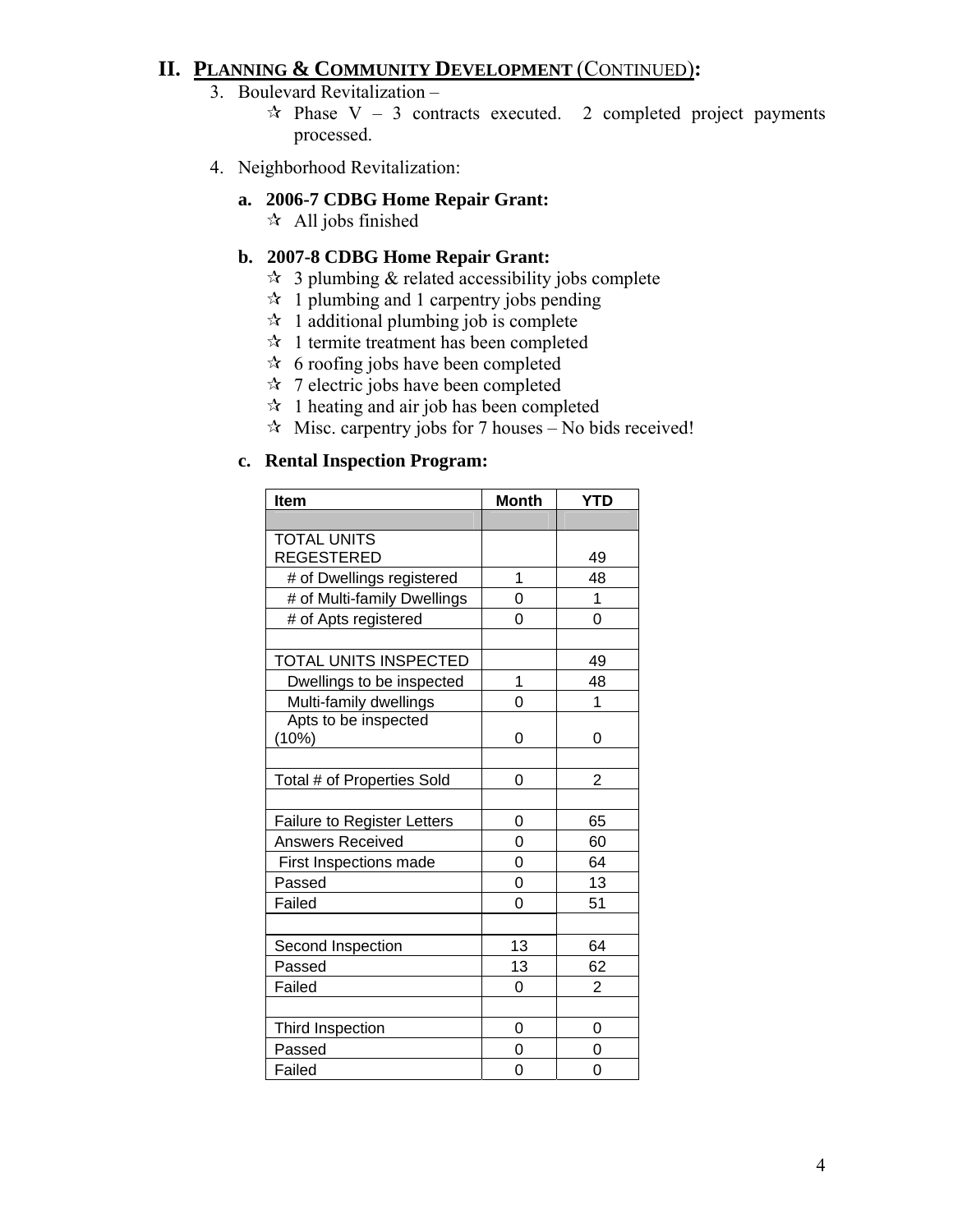# **II. PLANNING & COMMUNITY DEVELOPMENT** (CONTINUED)**:**

| $\kappa$ chtar Hispection I rogram (Commucu). |          |            |
|-----------------------------------------------|----------|------------|
| Item                                          | Month    | <b>YTD</b> |
|                                               |          |            |
| <b>Additional Inspections</b>                 | 0        | 0          |
| Passed                                        | 0        | 0          |
| Failed                                        | 0        | 0          |
|                                               |          |            |
| Failure to schedule                           | 0        | 0          |
| by owners                                     |          |            |
|                                               |          |            |
| <b>Total Fees Collected</b>                   |          |            |
| Reinspection                                  | \$0.00   | \$0.00     |
| Late Registration                             | \$350.00 | \$1250.00  |
|                                               |          |            |
| 4 year Certificates Issued                    |          |            |
| <b>Dwellings</b>                              | 13       | 72         |
|                                               |          |            |
| Apartments                                    |          |            |
| (no of units certified)                       | 0        | ი          |
|                                               |          |            |

# **c. Rental Inspection Program** (Continued)**:**

#### 5. Zoning/ Property Maintenance complaints investigated-

| <b>Month</b><br>YTD<br>Total inspections<br>9<br>124<br>Violations<br>101<br>6<br>5<br>Violations resolved<br>65<br>b. Zoning<br><b>Month</b><br><b>YTD</b><br>42<br>Total inspections<br>3<br>$\overline{2}$<br>Violations<br>39<br>$\mathbf{1}$<br>Violations resolved<br>24 |
|--------------------------------------------------------------------------------------------------------------------------------------------------------------------------------------------------------------------------------------------------------------------------------|
|                                                                                                                                                                                                                                                                                |
|                                                                                                                                                                                                                                                                                |
|                                                                                                                                                                                                                                                                                |
|                                                                                                                                                                                                                                                                                |
|                                                                                                                                                                                                                                                                                |
|                                                                                                                                                                                                                                                                                |
|                                                                                                                                                                                                                                                                                |
|                                                                                                                                                                                                                                                                                |
|                                                                                                                                                                                                                                                                                |
| <b>Building Code</b><br>$c_{\bullet}$                                                                                                                                                                                                                                          |
| <b>Month</b><br><b>YTD</b>                                                                                                                                                                                                                                                     |
| Total inspections<br>$\theta$<br>$\theta$                                                                                                                                                                                                                                      |
| Violations<br>0<br>$\boldsymbol{0}$                                                                                                                                                                                                                                            |
| Violations resolved<br>$\overline{0}$<br>0                                                                                                                                                                                                                                     |
| d. Other                                                                                                                                                                                                                                                                       |
| <b>Month</b><br>YTD                                                                                                                                                                                                                                                            |
| Total inspections<br>$\overline{0}$                                                                                                                                                                                                                                            |
| Violations<br>$\theta$                                                                                                                                                                                                                                                         |
| Violations resolved<br>$\theta$                                                                                                                                                                                                                                                |
| <b>Inoperable Motor Vehicle Complaints</b><br>e.                                                                                                                                                                                                                               |
| <b>Month</b><br><b>YTD</b>                                                                                                                                                                                                                                                     |
| Total inspections<br>5<br>50                                                                                                                                                                                                                                                   |
| Violations<br>37<br>1                                                                                                                                                                                                                                                          |
| Violations resolved<br>$\boldsymbol{0}$<br>28                                                                                                                                                                                                                                  |

#### **a. Property Maintenance**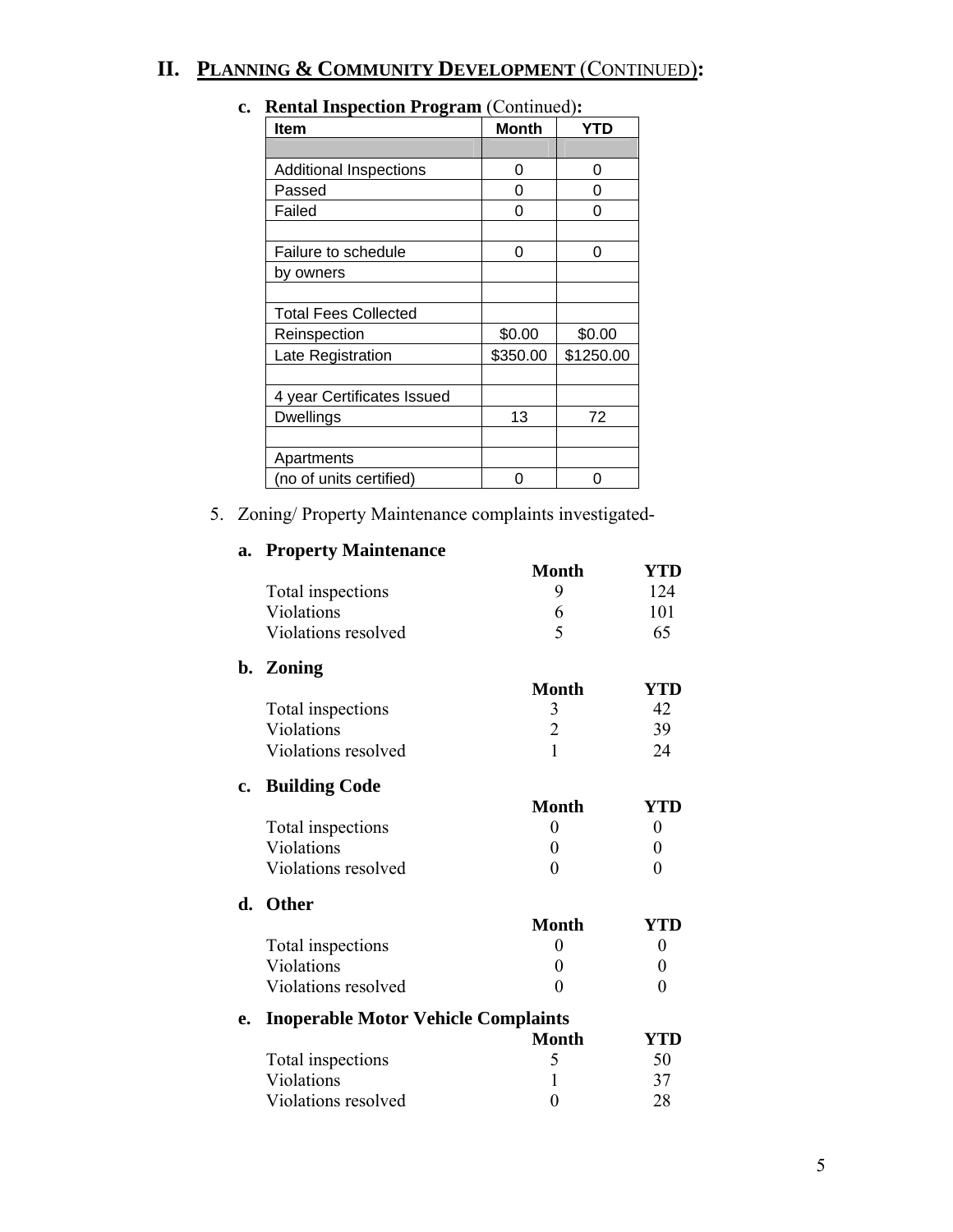# **II. PLANNING & COMMUNITY DEVELOPMENT** (CONTINUED)**:**

#### **f. Tall Grass Month YTD**  Total inspections 78 115 Violations 71 98 Violations resolved 54 54 71 **g. Sign Ordinance Month YTD**  Total inspections 0 25 Violations 0 24 Violations resolved 0 13

# **The following are highlight activities for the Building Inspections Division:**

|                                                      | Month                                                         |             |
|------------------------------------------------------|---------------------------------------------------------------|-------------|
| Existing Housing and Maintenance Inspections         |                                                               | 13          |
| New Construction Inspections                         | 323                                                           | 1,512       |
| Permits for New Residences                           |                                                               |             |
| <b>Estimated Cost for Permits for New Residences</b> | \$108,500                                                     | \$1,128,500 |
| Permits for Commercial Construction                  |                                                               |             |
| <b>Estimated Cost for Commercial Permits</b>         | \$524,775                                                     | \$6,185,229 |
|                                                      |                                                               | 63          |
| <b>Electrical Permits Issued</b>                     | 21                                                            | 100         |
| <b>Mechanical Permits Issued</b>                     | 17                                                            | 78          |
| Swimming Pool Permits Issued                         |                                                               |             |
| <b>Inoperative Vehicles Towed</b>                    |                                                               |             |
|                                                      |                                                               |             |
|                                                      | <b>Plumbing Permits Issued</b><br>12. Letters on Water Cutoff |             |

# **III. POLICE DEPARTMENT:**

- $\checkmark$  Total calls for service in May, 2008, show an increase of 11.17%, going from 4,084 calls for service in 2007 to 4,540 in May, 2008.
- $\checkmark$  There were 83 Part I, or serious, crimes reported to the Colonial Heights Police Department in May. Fifty-two (52) of those, or 62.65%, have been cleared.
- $\checkmark$  Our Records Division processed 307 arrest reports, 28 Animal Control reports, 40 field interviews, 314 incident reports, 616 pawned properties, and 1,042 traffic summonses, along with a variety of other reports, totaling 2,718 reports.
- $\checkmark$  We were very proud to be featured on *American's Most Wanted* as we made the 1,000<sup>th</sup> capture in the show's history. Several of our officers received their 15 minutes of fame with their reenactment of the arrest. During the airing of this special edition, a plaque displaying our handcuffs was presented to John Walsh, the long-time host of the show and child welfare activist.
- $\checkmark$  As most know already, we had two of our officers involved in a motor vehicle crash while on duty this past month. Recruit Officer Lino Covello and his Field Training Officer, Mike Foster, were struck while on patrol. The driver of the other vehicle was found to be at fault. We had the Virginia State Police respond to investigate the crash. Recruit Covello sustained only minor injuries and has since returned to duty. However, Officer Foster was hospitalized for a short period of time to monitor the bruising of his spine and brain. He is now resting at home and is following up with his medical providers. We are expecting a full recovery and Mike is anxious to return to duty.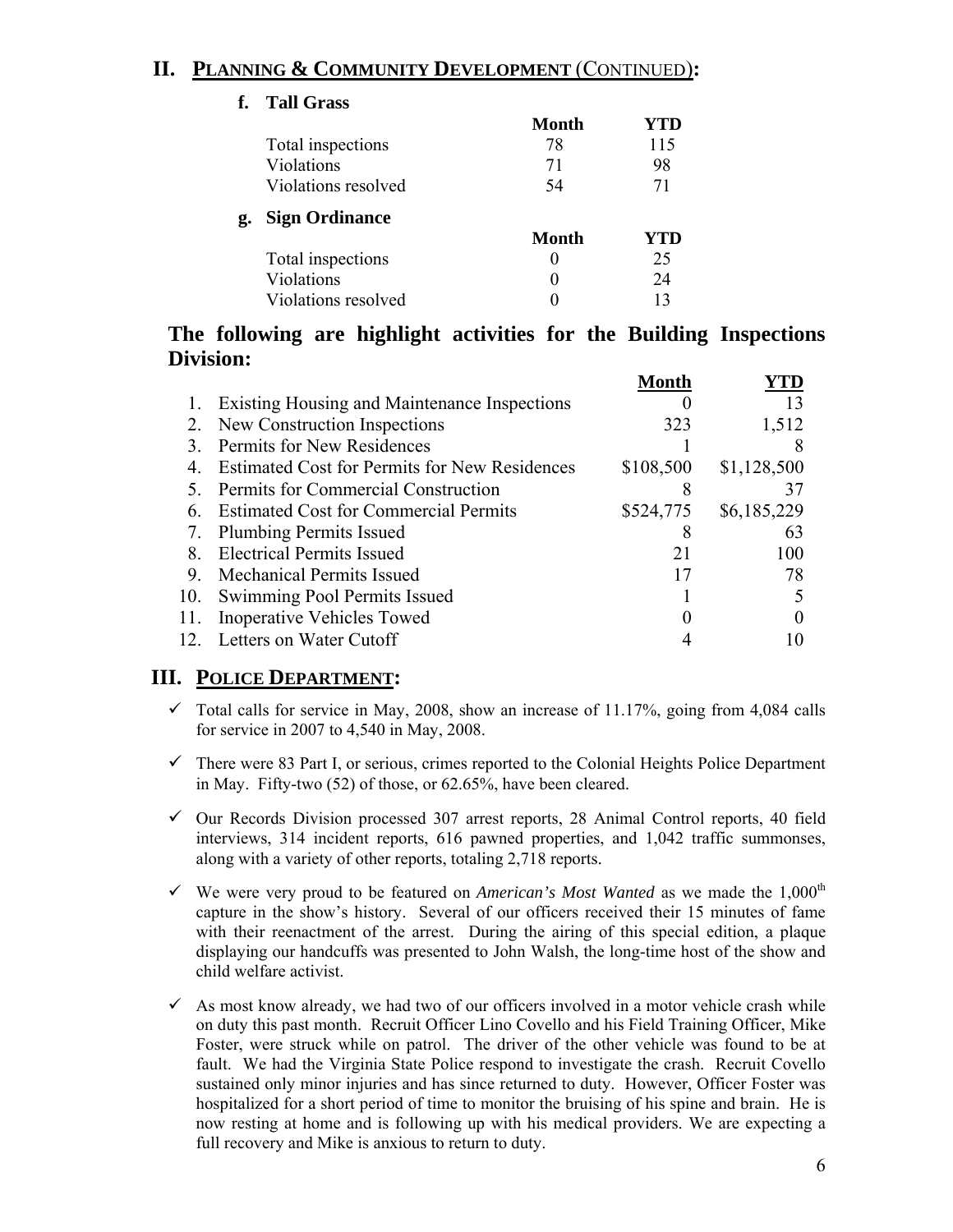# **III. POLICE DEPARTMENT** (CONTINUED)**:**

- $\checkmark$  We are also nearing our goal of being fully staffed. The officers continue to work hard in the field as well as make efforts to recruit their associates from area departments. We have been very pleased with our applicant pool of certified officers lately. We are very pleased with the hard work of Recruit Officer Joey Baird while attending the police academy. Recruit Officer Baird set the standard at graduation by achieving top honors in marksmanship and physical fitness, and he received the overall top recruit award in his class. We are also excited to report the hiring of certified officer Robert Clark, who comes from the Sussex County Sheriff's Department. We feel he will make a good addition to our team after he completes our field training program. We have two conditional offers of employment to certified officers from Petersburg and Chesterfield County. Once they successfully complete some additional requirements, we hope to bring them aboard very soon.
- $\checkmark$  Our **Law Enforcement Services Division** has been very busy with a variety of duties. They have coordinated and participated in a multitude of events, as follows:
	- Special Olympics' "*Cops and Lobsters"* event at Red Lobster raised almost \$1600.00;
	- *Click It or Ticket* seatbelt survey was conducted in May;
	- A bicycle rodeo was held in cooperation with Recreation and Parks;
	- Officers attended the annual *Police Memorial Breakfast* held at the Hopewell Moose Lodge, honoring fallen law enforcement officers, hosted this year by the Petersburg Bureau of Police;
	- Attended the monthly Colonial Heights TRIAD meeting;
	- Participated in the Colonial Heights High School *Career Fair;*
	- Organized the city-wide *Sensitive Document Destruction* effort*,* which turned out to be a great success;
	- Our speed trailer was utilized for several days on Elmwood Drive and Woodlawn Avenue;
	- Our speed pads have been utilized on Perthshire Lane and Colonial Avenue.
- $\checkmark$  We are proud to report that we organized our first "*Take 25*" event. This was a nationwide initiative that asked parents and guardians to spend 25 minutes talking with their children about safety issues. Working with our school system, letters and resource materials were distributed to the parents and guardians of 1,300 students. As a followup, we also published a safety message in our local newspaper.
- 9 Our **Investigations Bureau,** has cleared a variety of cases, to include a sexual assault of a 12- year-old by two 15-year-olds; an armed robbery at Taco Bell where several units with additional law enforcement resources captured the suspect and recovered all of the evidence related to the robbery; a couple of runaway cases that involved the National Center for Missing and Exploited Children; several credit card frauds, as well as several stolen automobiles.
- $\checkmark$  In an effort to locate and capture wanted subjects from our department, we have increased the exposure of our fugitives by placing their photos on an additional website: centralvirginiamostwanted.com.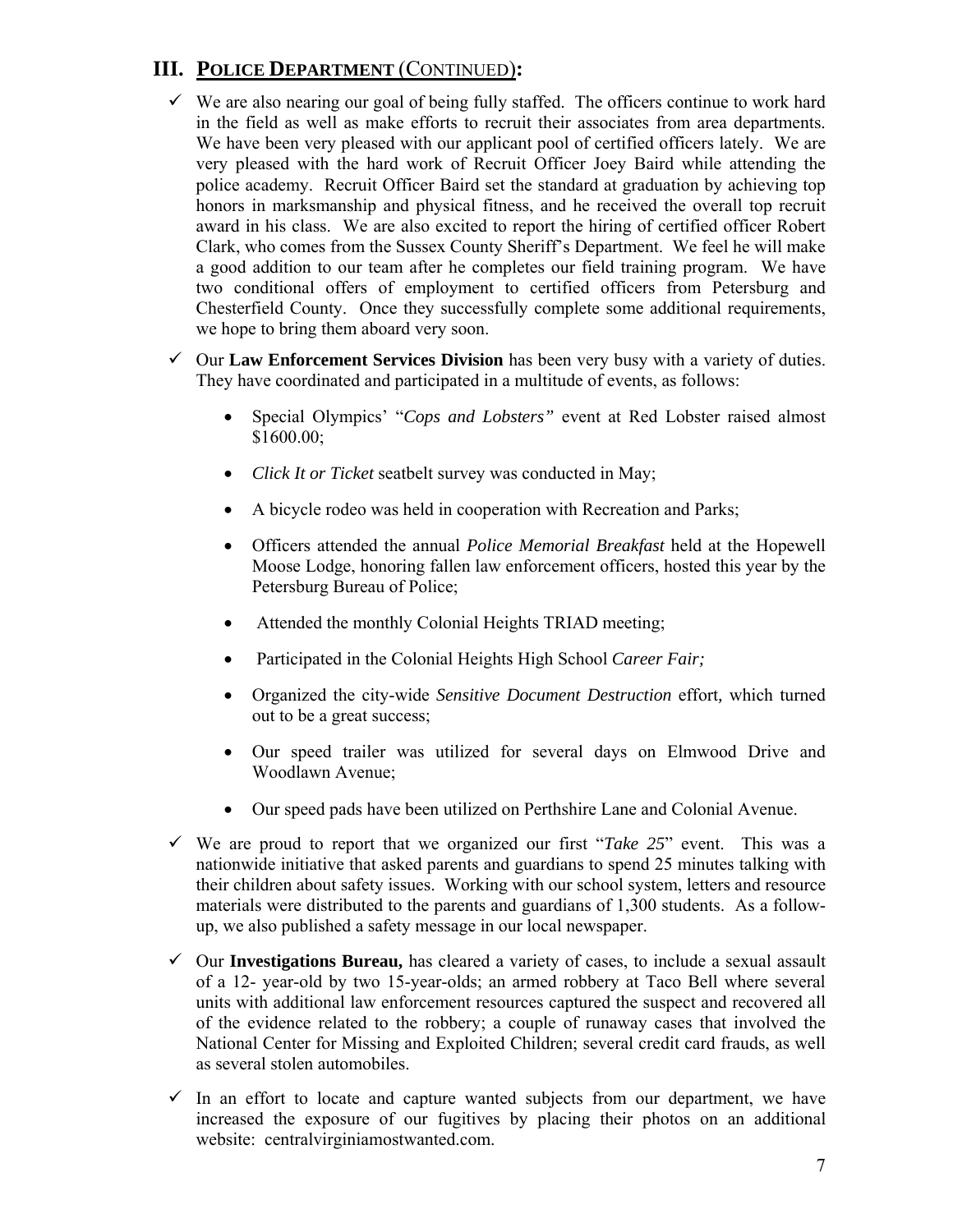# **III. POLICE DEPARTMENT** (CONTINUED)**:**

- $\checkmark$  Our officers within the Patrol Division worked at an optimal level with several duties which included the Fort Clifton Festival, VSU graduation traffic, CHSO Special Olympics motorcycle ride, and enforcement efforts with zero tolerance at Benny's Tavern.
- 9 **School Resource Officer** Derek Pattison and Sr. School Resource Officer Renee Walters are winding down the school year. Officer Pattison participated in the high school's *After-Prom* festivities. Senior Officer Walters spoke at an assembly for rising fifth and sixth grades and parents of sixth- graders. She also made two arrests for assault. D.A.R.E. Officer Sophie Benkendorf is finishing up with elementary school graduations, and they have been met with many positive comments from parents of the students participating.
- $\checkmark$  Our **Patrol Division** tagged 47 inoperative vehicles during the month of May, while several inoperative street lights were reported to Dominion Power for repair.
- $\checkmark$  During the month of May, a total of 1,042 traffic summonses were issued and 786 warnings were given by the Patrol Division officers. A total of 65 felony charges and 154 misdemeanor charges were also issued during the month of May. A total of 84 parking citations were issued, 36 DUI arrests were made, and 107 crashes were reported. A total of 226 new cases were assigned to Patrol officers for investigation, and 168 cases have been cleared, or 74%. The detectives were assigned a total of 29 new cases for investigation and, of those, 17 cases, or 58%, have been cleared.
- $\checkmark$  The **Animal Control Division** impounded 28 dogs and 25 cats. During the month of May, there were no dogs returned to their owners, but 11 dogs and 18 cats were adopted out. Members of the community surrendered four (4) dogs and 18 cats to the shelter. Animal Control officers investigated two (2) dog bites and one (1) cat bite. At the end of the month, Animal Control investigated a total of 308 complaints, three (3) summonses were issued and a total of \$602.00 in fees was collected.
- $\checkmark$  Our **Auxiliary** officers donated a total of 477 hours to court appearances, meetings, sporting or civic events, extra duty, traffic details and other duties as assigned. **Sentinel** volunteers donated a total of 75 hours.
- 9 Chief Jeff Faries graduated in May from the three week-long *Leadership in Police Organizations* course in Duluth, Minnesota, at the Center for Police Leadership offered by the International Association of Chiefs of Police. This program, fully funded through a scholarship, focused on leadership training for chiefs of smaller departments, such as ours. Chief Faries had the honor of being one of only 19 chiefs nationwide selected by the IACP to participate in this program.

| <b>Crime</b>               | <b>May 2007</b> | <b>May 2008</b> | <b>Percentage of</b><br><b>Increase/Decrease</b> |
|----------------------------|-----------------|-----------------|--------------------------------------------------|
| Calls for services         | 4,084           | 4,540           | 11.17%                                           |
| <b>Aggravated Assaults</b> |                 |                 | 100.00%                                          |
| All criminal arrests       | 200             | 307             | 53.50%                                           |
| Arson                      |                 | $\mathbf{0}$    | $-200.00\%$                                      |
| <b>Burglaries</b>          |                 |                 | 150.00%                                          |
| <b>DUI</b> arrests         | 21              | 36              | 71.43%                                           |
| Larceny                    | 39              | 54              | 38.46%                                           |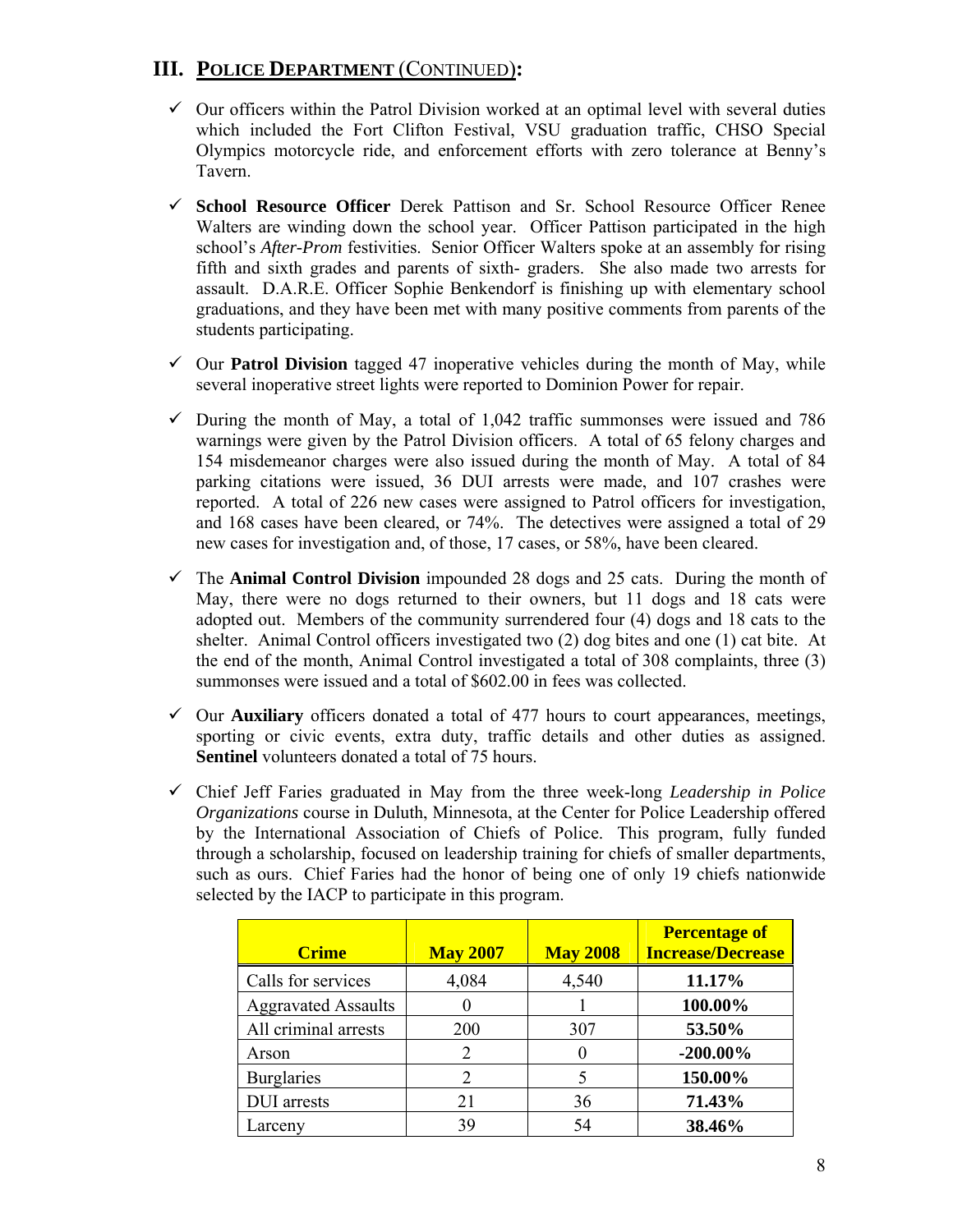# **III. POLICE DEPARTMENT** (CONTINUED)**:**

| <b>Crime</b>         | <b>May 2007</b>                            | <b>May 2008</b> | <b>Percentage of</b><br><b>Increase/Decrease</b> |
|----------------------|--------------------------------------------|-----------------|--------------------------------------------------|
| Motor Vehicle thefts |                                            | 6               | 500.00%                                          |
| Robberies            | 2                                          | 3               | 50.00%                                           |
| Shoplifting arrests  | 14                                         | 25              | 78.57%                                           |
| Simple Assaults      | 19                                         | 14              | $-26.32\%$                                       |
|                      |                                            |                 |                                                  |
|                      | <b>PART I (Serious)</b><br><b>OFFENSES</b> |                 |                                                  |
|                      |                                            |                 |                                                  |
|                      | <b>Number</b>                              | <b>Number</b>   | <b>Percentage</b>                                |
| <b>May 2008</b>      | Reported                                   | <b>Cleared</b>  | <b>Cleared</b>                                   |
|                      | 83                                         | 52              | 62.65%                                           |

# **IV. FIRE & EMS DEPARTMENT:**

#### FIRE DIVISION: TOTAL FIRE TYPE CALLS: 103

| <b>Call Descriptions:</b>              | N o: | <b>Call Descriptions:</b>              | $\bm{No:}$ |
|----------------------------------------|------|----------------------------------------|------------|
| <b>Alarm System Activations</b>        | 14   | <b>Excessive Heat/Explosion</b>        |            |
| <b>Alarm System Malfunctions</b>       | 5    | Gas/Other Combustible Liquid Spills    | 6          |
| <b>Assist Police Calls</b>             | 2    | Good Intent Calls                      | 8          |
| <b>Attempted Burn</b>                  | 1    | Haz-Mat Investigation                  |            |
| <b>Authorized Controlled Burn</b>      |      | No Incident on Arrival                 |            |
| <b>Brush Fires</b>                     | 5    | <b>Public Fire Education</b>           |            |
| Building/Structure Fire                |      | <b>Public Service Assistance Calls</b> | 22         |
| <b>Child Safety Seat Installations</b> | 8    | Smoke Detector/CO2 Installations       | 4          |
| Cooking Fire                           |      | Smoke Scare/Odor Removal               |            |
| Cover Assignment Call                  |      | Vehicle Fire                           |            |
| Dispatched then Cancelled Calls        | 12   | Water/Steam Leak                       |            |
| <b>Electrical Equipment Problems</b>   | 3    |                                        |            |
| <b>Mutual Aid Given:</b>               | No:  | <b>Mutual Aid Received</b>             |            |
|                                        |      |                                        |            |

Chesterfield - EMS 1st Responder 2 Chesterfield 2 Chesterfield 1 Fort Lee 1

 $\sim$ A fire unit arrived on-scene in 6 minutes or less from the time of dispatch on 90% of all calls received during the month $\sim$ 

**EMS DIVISION: TOTAL EMS PATIENTS: 276**

| <b>Call Descriptions:</b>            | $N$ o: | <b>Call Descriptions:</b>   | $\bm{No:}$ |
|--------------------------------------|--------|-----------------------------|------------|
| <b>Abdominal Pains</b>               | 12     | Motor Vehicle Accidents     | 14         |
| <b>Allergic Reactions</b>            |        | <b>OB/GYN Calls</b>         |            |
| Altered Level of Consciousness Calls |        | Other Injury/Medical Calls  | 134        |
| Assaults                             | 8      | Overdose Calls              |            |
| Bite/Sting                           |        | <b>Public Service Calls</b> |            |
| <b>Cardiac Arrests</b>               |        | <b>Strokes</b>              |            |
|                                      |        |                             |            |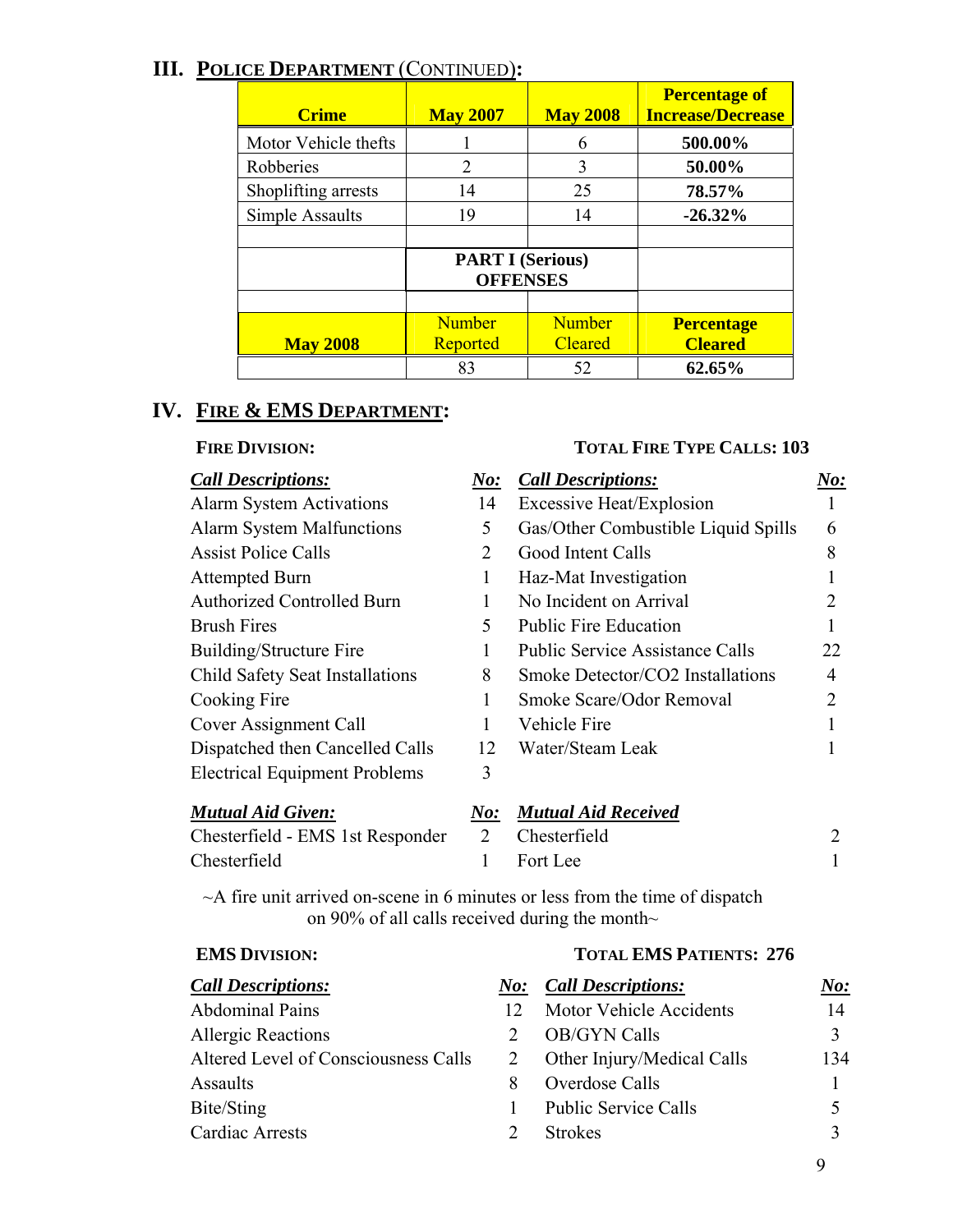# **IV. FIRE & EMS DEPARTMENT** (CONTINUED)**:**

| <b>Call Descriptions:</b> | $\boldsymbol{\it No:}$ | <b>Call Descriptions:</b>    | No: |
|---------------------------|------------------------|------------------------------|-----|
| <b>Chest Pains</b>        | 27                     | Suicide                      |     |
| Difficulty Breathing      | 32                     | <b>Trauma Patient</b>        |     |
| Falls                     | 18                     | <b>Unresponsive Patients</b> | 8   |
| Fire Standby Calls        | 2                      |                              |     |
| <b>Mutual Aid Given:</b>  | N o:                   | <b>Mutual Aid Received</b>   | No: |
| Chesterfield              |                        | Fort Lee                     | 3   |
| Dinwiddie                 |                        |                              |     |
| Hopewell                  | 2                      |                              |     |
| Petersburg                | 4                      |                              |     |
| Prince George             | 2                      |                              |     |

~Patient contact was established in 8 minutes or less from the time of dispatch on 87% of all calls received during the month $\sim$ 

| <b>Training Division</b>  |        |
|---------------------------|--------|
| Number of Classes Taught: | 15     |
| Attendees:                | 116    |
| Man Hours                 | 379.50 |

# **V. FINANCE DEPARTMENT:**

| • Checks processed: | General Fund   | 382   |
|---------------------|----------------|-------|
|                     | Payroll Checks | 656   |
|                     | Other          | 101   |
|                     | Total          | 1,139 |

Eight alarm citations were processed during May.

 Completed guidelines for reporting, investigation and prosecution of fraud and irregularities found in the workplace.

• **Purchasing** – 203 total purchase orders were completed with 129 being processed by purchasing and 71 departmental purchases being reviewed as compared to 284 being completed for the same period in 2007. In addition, 141 check requests were prepared by departments which are not processed by purchasing.

#### ● **Bids/Issued/Opened during the Month**:

- ° **Pavement widening & related work to extend the center (fifth) lane of the Boulevard (RT 1/301) north toward the Swift Creed Bridge**  (Invitation for Bid # 08-02225-932) Issue Date: May 1 2008 Opened Date: May 22 2008 Status: Waiting on approval from VDOT to issue award.
- ° **Emulsified Asphalt Slurry Seal & Crack Sealant for Various Roads**  (Invitation for Bid # 08-02295-933) Issued Date: May 15 2008 Opened Date: May 29 2008 Status: City Engineering Department evaluating bids received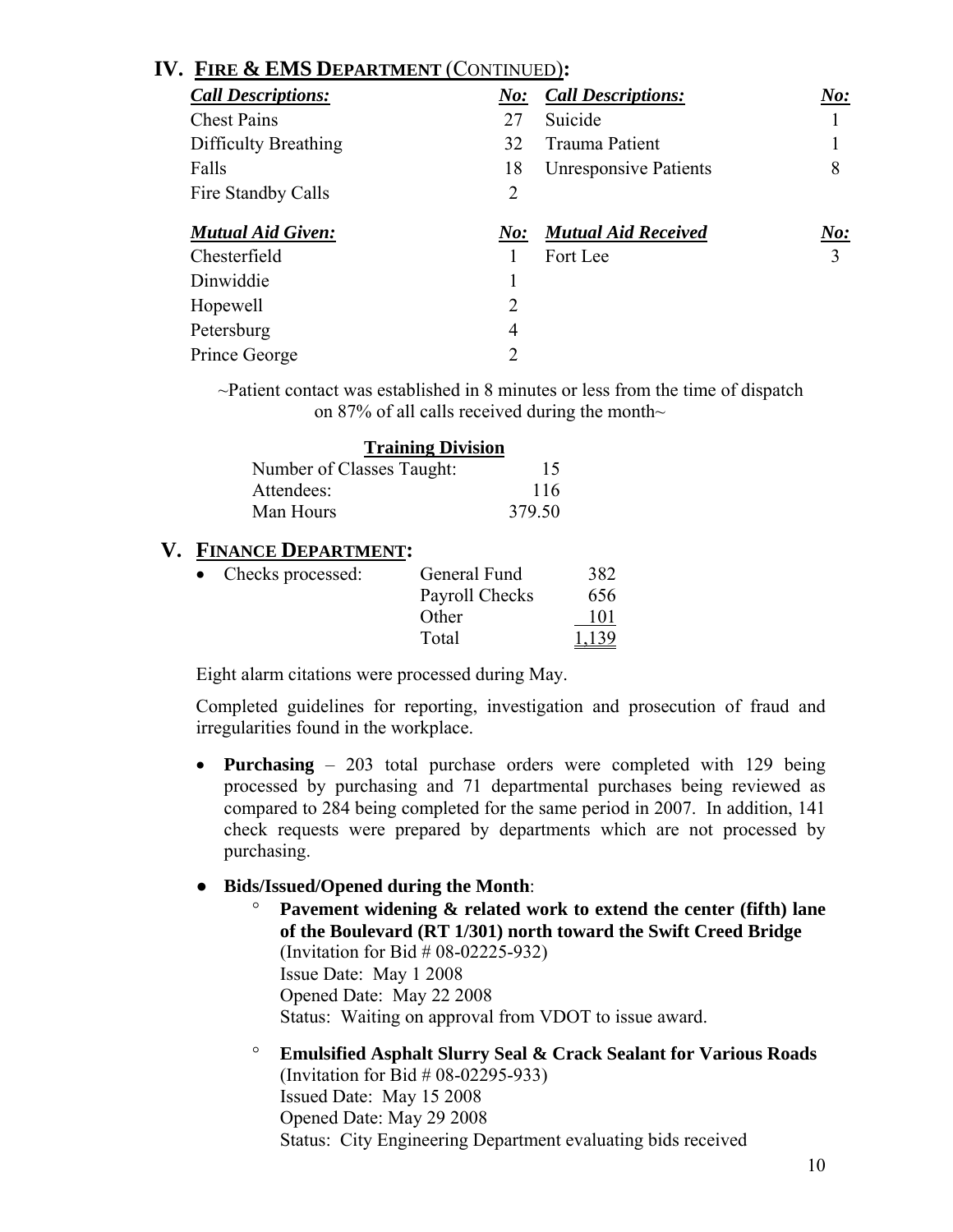# **V. FINANCE DEPARTMENT** (CONTINUED)**:**

- **Land Sale**  (Invitation # 08-02106-934) Issue Date: May 15 2008 Opening Date: June 10 2008
- Other Purchasing Activity:
	- PO issued for air condition system in server rooms at Public Safety Building & City Hall. Vendor called and advised that the units were in, and installation to begin the first week in June.
	- ° Processed addendum for additional services for architect doing services on Community Building Addition.
	- ° PO issued for CDBG Emergency Home Repair Program Plumbing
	- ° Procured emergency purchase of pump for Dunlop Farms Pump Station
	- Reissued CDBG carpentry quote due to the fact that no quotes were received.
	- ° Finalized contract for July 4 fireworks display.
	- ° Formalized with Cross Roads Ford the ability to get 2009 police vehicles at 2008 prices.
	- ° Received pricing on Va Con truck for Public Works. Sealed bid will not have to be issued, as the City will use a contract provided by Fairfax County. Currently in the process of getting lease pricing.
	- ° Coordinated the changing of the locks at the old Colonial Heights Baptist Church.
	- Revised the City contract for stone and sand, due to the increase in gas prices.
	- ° Issued Quote to apply epoxy finish on Fire State # 1 Bay floors
	- ° Attended Telephone committee meeting to discuss next course of action.
	- ° Conducted phone line inventory on all City lines for phone consultant
	- ° Began work on sealed bid associated with former church property.
	- ° Discussed with Townes and Associates, additional work associated with the sports complex behind the Vo Tech center.
	- ° Discussed with Nextel the present contract the City has for cell phone service.
	- ° On June 11, Purchasing and Accounts Payable will be meeting with the HR liaison group members and other administrative assistants to go over Purchasing and Accounts Payable procedures. Purchasing will be talking about Blanket orders, departmental ordering and new Receiving Reports procedures.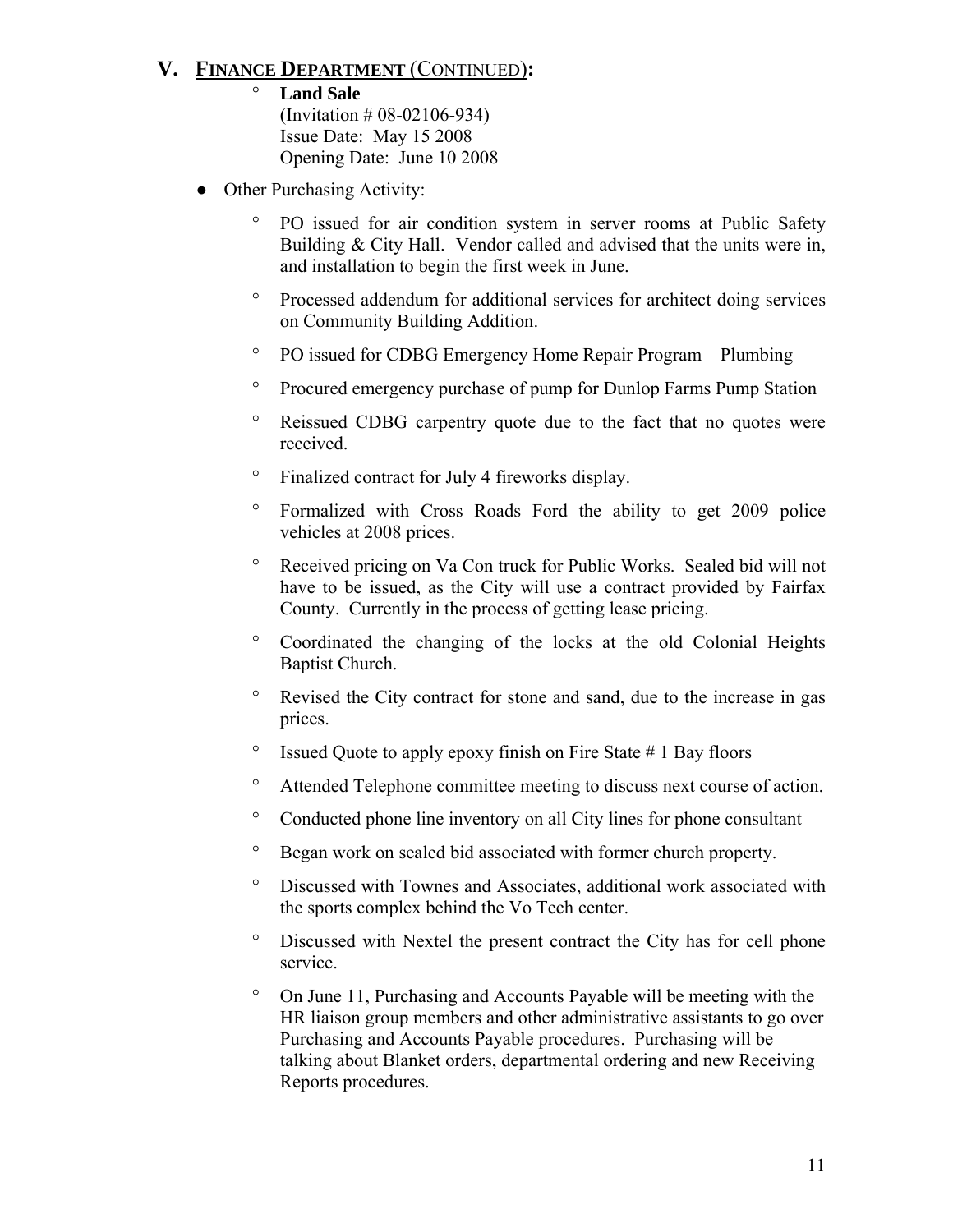# **V. FINANCE DEPARTMENT** (CONTINUED)**:**

- **Risk** 
	- **General**
		- 1) A vehicle parked near the Optimist Club, had its windshield shattered by a baseball. Cost to repair is \$350. This will be paid out of the City's no fault coverage.
		- 2) City forces, while cutting grass on Temple Avenue, threw a rock from the ridding lawn mower and struck a vehicle, cracking the windshield. VA Auto Glass was called, and the windshield fixed for \$500.
	- **Property**
		- 1) Shrubbery in from of the entrance to Interstate 95, was damaged by a vehicle being chased by the VA State Police.
		- 2) A weed eater fell off the back of a Public Works truck. A witness stated he saw another vehicle stop, pick it up, and drive away.
	- **Automobile**
		- 1) A City Utility truck struck another vehicle at a stoplight on Temple Avenue. It seems that both vehicles were stopped at a traffic light, when the Utilities truck left first, striking the other vehicle in the fender.
		- 2) Police vehicle traveling north on the Boulevard, was struck by another vehicle, which turned in front of the police vehicle. The VML Insurance appraiser has come to look at our vehicle, and it has been declared totaled. Garage has been advised to remove anything from the car we might be able to use, before it is taken to the salvage yard.
- **Utility Billing** During May:
	- Bi-monthly Utility Bills Sent 3,672
	- Delinquent Notices Sent  $637$
	- Delinquent Notices Percentage  $18.4\%$
	- Services cut off for nonpayment 120

# **VI. HUMAN RESOURCES DEPARTMENT:**

# • **Advertisements**

| Department   | Position                      |
|--------------|-------------------------------|
| Police       | Police Officer (Certified)    |
| Police       | Police Officer Recruit        |
| Public Works | <b>Project Coordinator</b>    |
| Public Works | Senior Engineering Technician |
| Public Works | <b>Utility Foreman</b>        |
|              |                               |

- Conducted a review/discussion session on May 19, 2008 for Fire Department supervisory staff on the following topics: employee evaluation system, worker's compensation, and training resources.
- Conducted a Human Resources Liaison meeting on May 21, 2008 to review/discuss the following topics: pre-employment testing requirements, transaction form processing, training resources, and employee events.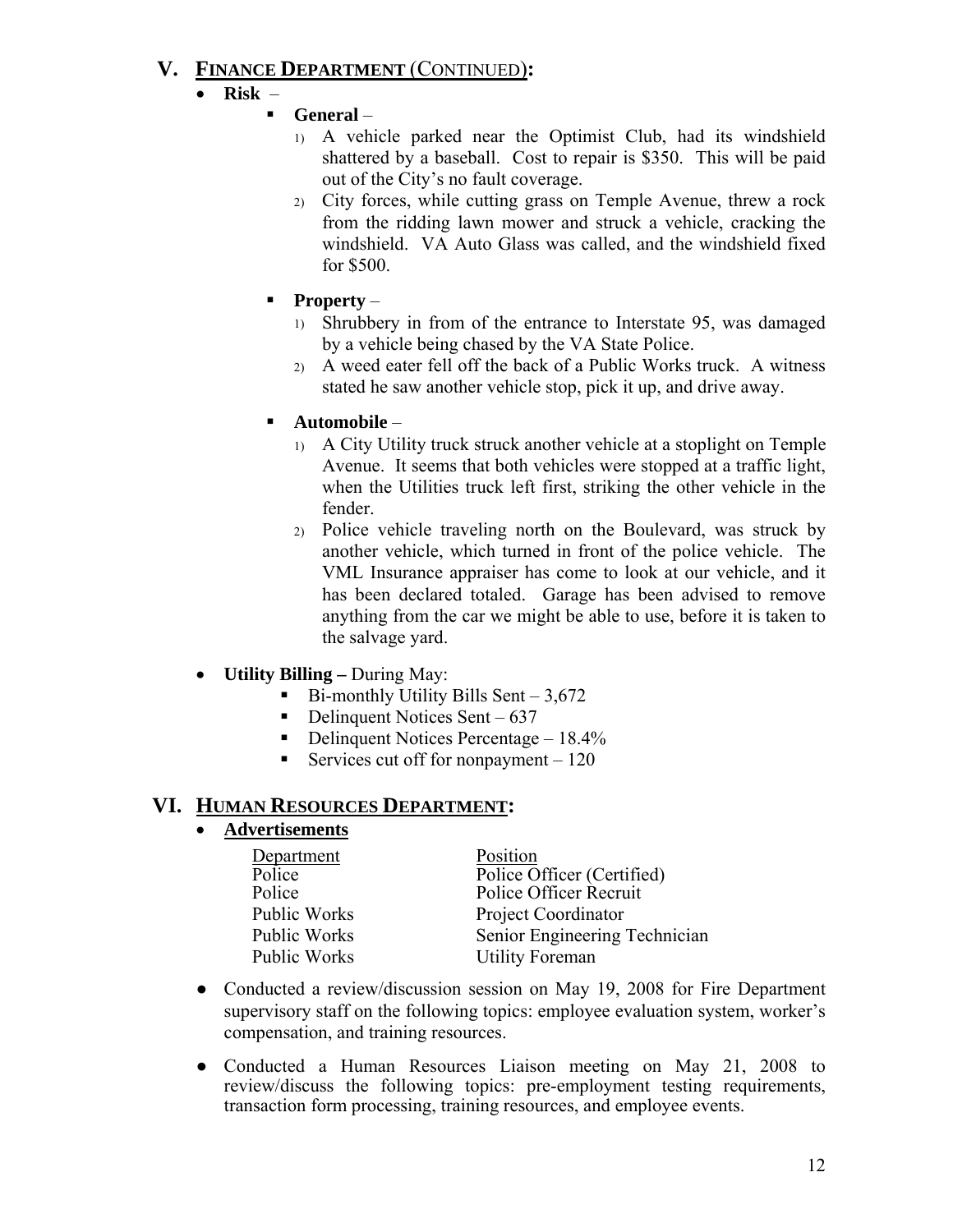# **VI. HUMAN RESOURCES DEPARTMENT** (CONTINUED)**:**

#### • **Workers Compensation**

The following employee(s) filed a workers' compensation report during the month of May 2008:

| <b>Date</b>    | <b>Department</b> | <b>Description of Injury</b>                               |
|----------------|-------------------|------------------------------------------------------------|
| $05-16-08$     | Fire              | Blood borne pathogen exposure (right finger needle stick). |
| $05 - 21 - 08$ | Public Works      | Vehicle accident reported (driver); no injury.             |
| $05 - 21 - 08$ | Public Works      | Vehicle accident reported (passenger); no injury.          |
| $05 - 21 - 08$ | Public Works      | Vehicle accident reported (passenger); no injury.          |
| $05 - 24 - 08$ | Police            | Left shoulder pain from vehicle accident.                  |
| $05 - 24 - 08$ | Police            | Leg and head injury from vehicle accident.                 |

# **VII. INFORMATION TECHNOLOGY DEPARTMENT:**

- $\dot{\mathbf{x}}$  The City's web site had 51,476 visits in the month of May with 87,190 page views, including 2,632 visits to the City job listings page. The top five pages visited after the home page were: Citizens Online Help Desk, Jobs, Library, Real Estate Assessment Search, and Recreation & Parks.
- $\lambda$  A new website was launched for the Colonial Heights Appomattox Trail System (C.H.A.R.T.S.) – www.colonialheightstrails.org, which will provide the public with information and updates on the progress of the trails project.
- $\lambda$  All employee end users were trained in May on the new Citizens Request Management System, which goes live online June 2.
- $\mathcal{R}$  The Information Systems Coordinator conducted interviews for IT Computer Service vendors and established the City's IT User Committee. In addition, she coordinated the Blackberry Server software upgrade with Code Blue Technologies.

# **VIII. LIBRARY:**

- $\approx$  The library staff circulated 26,151 titles in May.
- $\approx$  The public computer center was used by 2,488 patrons.
- $\approx$  28 children participated in story time activities.
- $\approx$  215 residents registered for new library cards, and an average of 613 residents used the library each day.
- $\hat{x}$  The library's three meeting rooms were used 99 times.
- $\approx$  2,379 residents visited the Colonial Heights Virtual Library to retrieve 282 articles from their homes and offices.

| <b>Recreation &amp; Parks</b> |      |  |  |
|-------------------------------|------|--|--|
| 2007                          | 2008 |  |  |
| 26                            | 26   |  |  |
| 15                            | n/a  |  |  |
| n/a                           |      |  |  |
|                               |      |  |  |
|                               |      |  |  |

# **IX. RECREATION & PARKS:**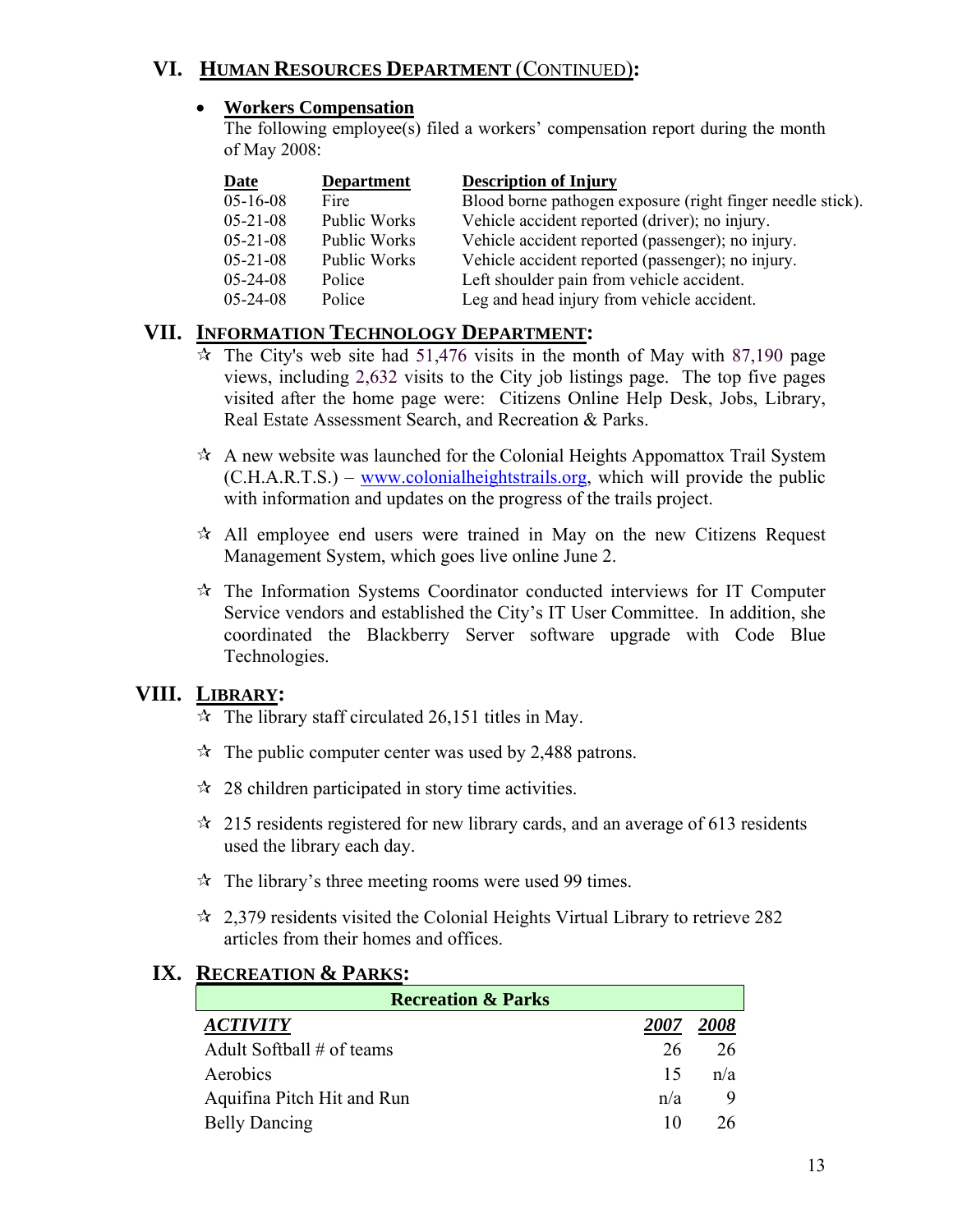| <b>Recreation &amp; Parks</b>                    |             |             |  |
|--------------------------------------------------|-------------|-------------|--|
| <u>ACTIVITY</u>                                  | <u>2007</u> | <b>2008</b> |  |
| Bicycle Rodeo - Helmet Giveaway (Ages 2-18)      | n/a         | 40          |  |
| Bicycle Rodeo - Safety Workshop-Parents          | n/a         | 25          |  |
| Colonial Heights Hershey Hall of Fame Track Meet | 8           | 10          |  |
| <b>Community Building Attendance</b>             | 1430        | 1201        |  |
| <b>Community Building Resrvations</b>            | 29          | 28          |  |
| <b>Fort Clifton Festival</b>                     | 15,000      | 12,000      |  |
| Home Delivered Meals                             | 150         | 155         |  |
| Karaoke                                          | 71          | n/a         |  |
| Karate                                           | 9           | 16          |  |
| Number of people using vans                      | 866         | 712         |  |
| Park Attendance                                  | 2,395       | 2,275       |  |
| <b>Park Reservations</b>                         | 42          | 45          |  |
| Senior Citizen Attendance                        | 2,505       | 2,620       |  |
| <b>Skateboard Park</b>                           | 423         | 110         |  |
| Tae Box                                          | 15          | 42          |  |
| <b>Teen Dance</b>                                | 72          | 99          |  |
| Tennis Clinic                                    | n/a         | 7           |  |
| Van Mileage                                      | 3,777       | 3,827       |  |
| <b>Violet Bank Museum</b>                        | 322         | 354         |  |
| Volunteer Van Driver Hours                       | 9           | 41          |  |
| Yankees-Orioles                                  | 40          | 40          |  |
| Youth Baseball/Softball Reservations             | 565         | 521         |  |

| <b>Senior Citizen Center</b>    |      |          |  |
|---------------------------------|------|----------|--|
| <u>ACTIVITY</u>                 | 2007 | 2008     |  |
| AARP                            | 50   | 58       |  |
| Bingo in Center                 | 72   | 62       |  |
| <b>Bob Ross Painting Class</b>  | 0    | 9        |  |
| Bowling                         | 124  | 195      |  |
| Club Meeting                    | 180  | 211      |  |
| <b>Craft Class</b>              | 0    | 6        |  |
| Crochet & Knitting              | 58   | 54       |  |
| Diana Martin Oil painting class | 0    | $\theta$ |  |
| <b>Floor Exercises</b>          | 93   | 121      |  |
| Golf at Prince George           | 605  | 496      |  |
| Karaoke                         | 71   | n/a      |  |
| Line Dance Class                | 54   | 88       |  |
| Lunch Out                       | 11   | n/a      |  |
| Messages                        | 30   | n/a      |  |
| Movies                          | 6    | 12       |  |
| Painters Group                  | 21   | 28       |  |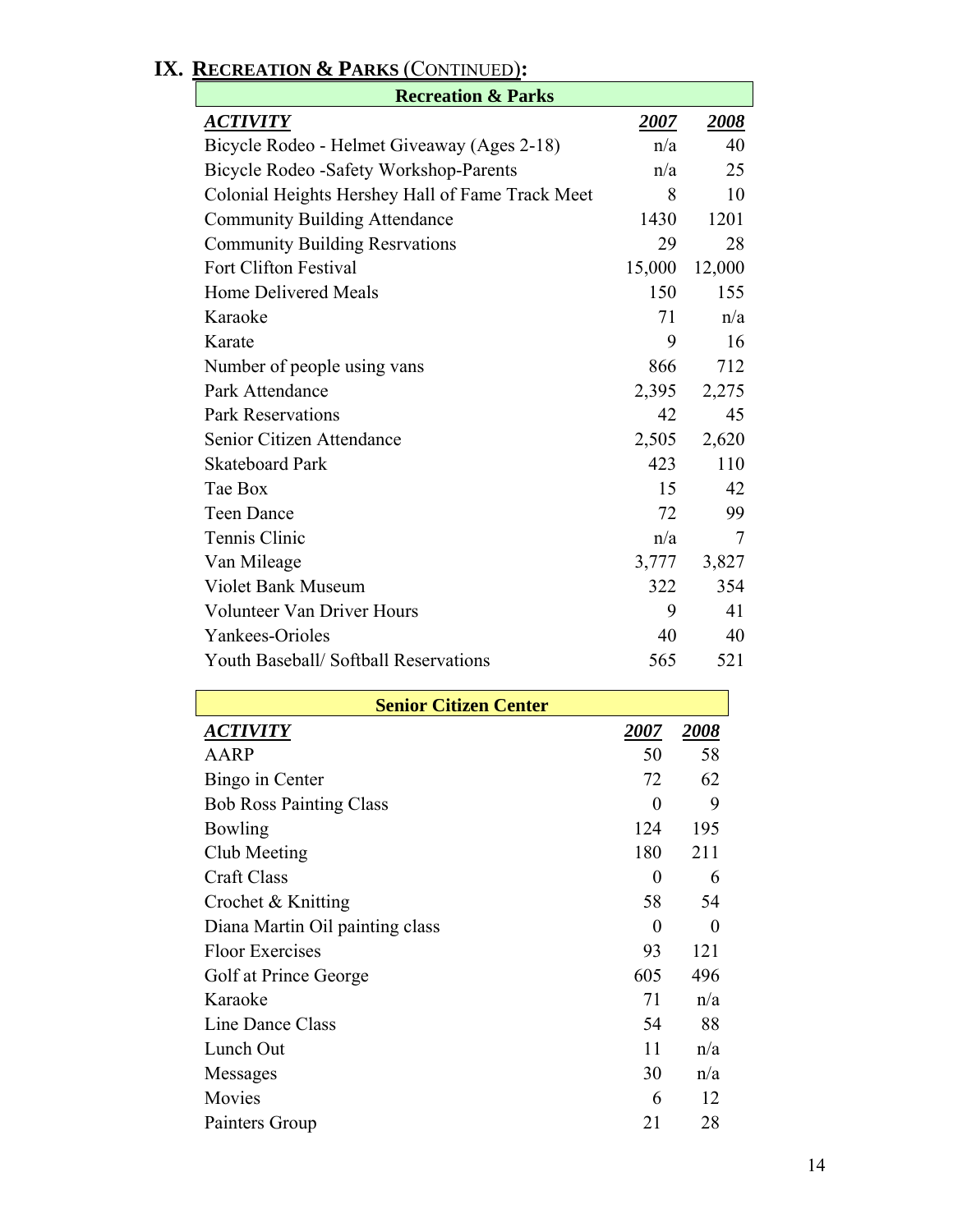| <b>Senior Citizen Center</b>      |                  |                  |
|-----------------------------------|------------------|------------------|
| <u>ACTIVITY</u>                   | <u>2007</u>      | <u> 2008 </u>    |
| Party Bridge                      | 140              | 104              |
| Patio Paver Class                 | n/a              | 48               |
| Riverside Theatre                 | n/a              | 36               |
| <b>Sandwich Social</b>            | 32               | 32               |
| Seniors Dance at Moose Lodge      | n/a              | 56               |
| Sing A-Long                       | 13               | 32               |
| Sing-a-long CH Health Care Center | 12               | 12               |
| <b>Sit Down Exercises</b>         | 231              | 215              |
| <b>Strength Training Class</b>    | 300              | 189              |
| <b>Table Games</b>                | $\boldsymbol{0}$ | $\boldsymbol{0}$ |
| Tai Chi                           | 26               | 24               |
| Tap Class Advance                 | 100              | 96               |
| <b>Tap Class Beginners</b>        | 90               | 33               |
| Tap Class Intermediate            | n/a              | 93               |
| Texas Trip                        | 42               | n/a              |
| <b>Tournament Bridge</b>          | 68               | 64               |
| <b>Triad Meeting</b>              | 64               | 15               |
| Watercolor                        | 12               | 17               |
| Yoga                              | n/a              | 21               |
| Zoomer Boomer                     | n/a              | 153              |
| Total                             | 2505             | 2620             |
| <b>Meals</b>                      |                  |                  |
| <b>Bags</b>                       | 30               | 30               |
| <b>Breakfast Meals</b>            | 60               | 60               |
| Home Del Meals                    | 60               | \$65.00          |
| Site Meals                        | $\boldsymbol{0}$ | $\boldsymbol{0}$ |
| Total                             | 150              | 155              |
| <b>Transportation</b>             |                  |                  |
| <b>Total Miles</b>                | 3777             | 3827             |
| <b>Total Passengers</b>           | 866              | 712              |
| <b>Volunteer Hours</b>            | 9                | 41               |
| Wheelchairs                       | 43               | 24               |

# **IX. RECREATION & PARKS** (CONTINUED)**:**

Crocheting group donated 115 hats, afghans and slippers for CARES, RSVP and From the Heart.

Dancing Grannies performed at CH Baptist Church, Dunlop House, Fort Clifton Festival and Lafayette House.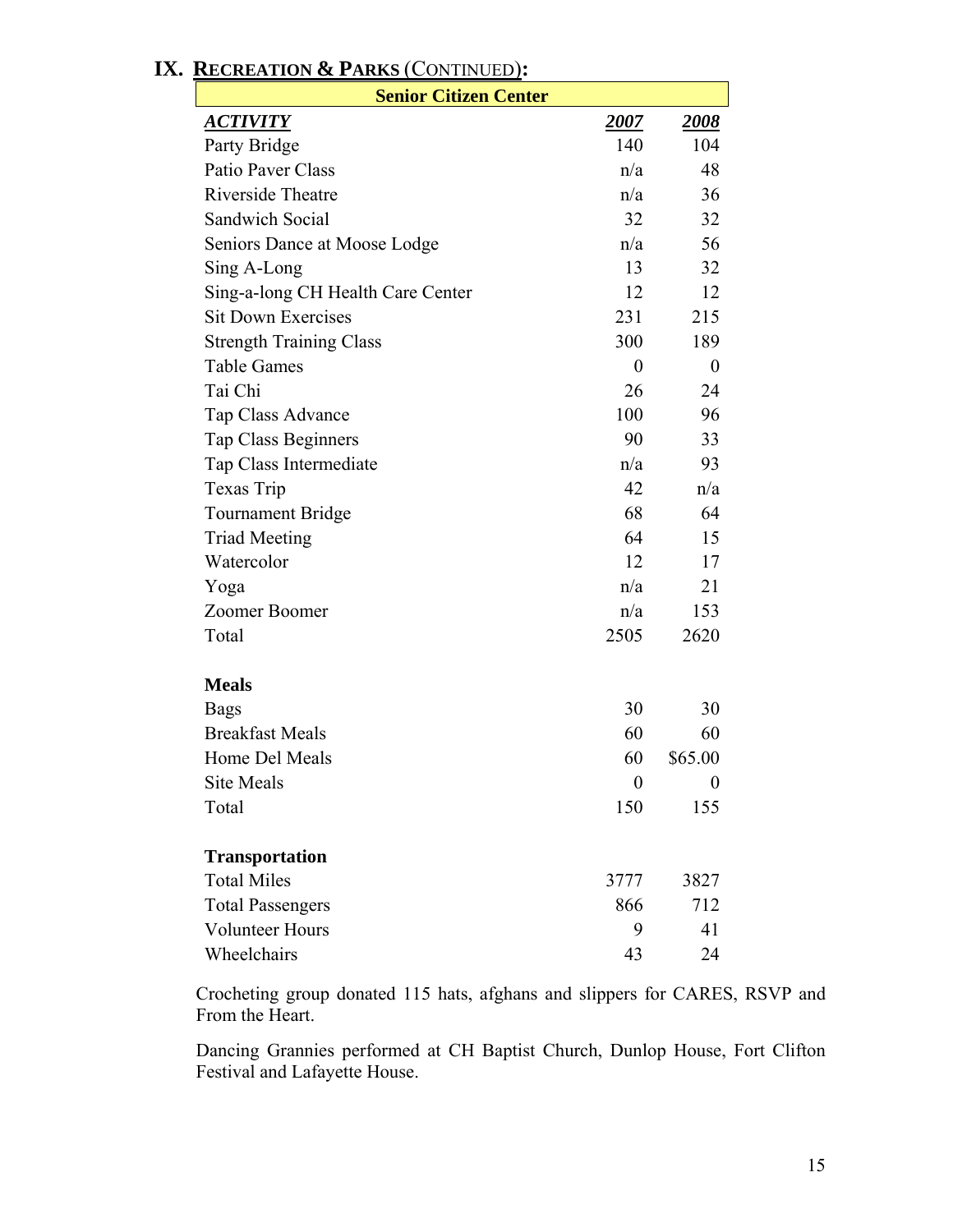# **IX. RECREATION & PARKS** (CONTINUED)**: Violet Bank Museum**

|            | 2008 2007 |     |
|------------|-----------|-----|
| Attendance | 354       | 322 |

- Coordinated Fort Clifton Festival Civil War Displays.
- Hosted Ettrick Historical Society at Violet Bank Museum.
- $\approx$  Added 67 bullet molds of various calibers.
- $\mathcal{A}$  Hired roof contractor to repair roof at VB.
- $\mathcal{R}$  Promotion and research work requests.

#### **Parks, Buildings and Grounds**

- $\hat{\tau}$  Cleaned parks and park bathrooms daily at White Bank Park, Lakeview Park, Ft Clifton Park.
- $\mathcal{R}$  Checked daily and clean as needed the High School concession stand bathrooms, Lakeview softball concession stand bathrooms and Soccer Complex concession stand bathrooms.
- $\mathcal{R}$  Clean Shepherd Stadium before and after games and for tournaments.
- Cleaned Stadium restroom before and after events.
- $\mathcal{R}$  Prepared Shepherd Stadium field, Civic field, High School baseball field, Middle School baseball field and Middle School softball field daily for spring High School sports.
- $\mathcal{R}$  Wash out Stadium dugouts as needed for games.
- Paint soccer fields at Soccer Complex and Football Stadium as needed.
- $\lambda$  Nail drag all baseball and softball fields as needed.
- $\mathcal{R}$  Picked up trash around Municipal Building complexes (daily).
- $\mathcal{R}$  Cut grass and trimmed as needed at Church property, Ft Clifton, Lakeview Park, Library, Shuford Ave, Violet Bank, Fire Station #2, Public Safety Building, City Hall, Health Dept, War Memorial, School Board, Courts Building, White Bank Park, Edinborough playground, Wakefield playground, Flora M. Hill Park, Dog Pound, pistol range, Community Center, A-field, B-field, Civic field, Shepherd Stadium, Lakeview 1 and 2.
- $\mathcal{R}$  Cut grass on ball fields and soccer fields as needed.
- $\hat{\tau}$  Picked up tables and chairs that were purchased from Sam's Club and took to Ft. Clifton to be stored.
- $\mathcal{R}$  Cut low hang limbs and underbrush in Ft. Clifton in preparation for Ft Clifton Arts Festival. Loaded limbs and underbrush in trailer and took to dump.
- $\mathcal{R}$  Spread rock dust on paths and roads at Ft. Clifton in preparation for Ft Clifton Arts Festival.
- $\mathcal{A}$  Hauled brush away from Ft. Clifton. Preparing for Ft. Clifton Arts Festival.
- $\mathcal{R}$  Removed gates in fence to Tussing Elementary field. This was for parking to Ft. Clifton Arts Festival.
- $\mathcal{R}$  Moved soccer goals at Tussing Elementary for parking to Ft. Clifton Arts Festival.
- $\mathcal{R}$  Bagged ice and put in freezer for Ft. Clifton Arts Festival.
- $\hat{x}$  Set up tents, tables, and chairs at Ft. Clifton Arts Festival.
- $\mathcal{R}$  Took trashcans to Ft. Clifton for Arts Festival.
- $\mathcal{A}$  Helped vendors set up at Ft. Clifton Arts Festival.
- $\mathcal{R}$  Met contractor at Ft. Clifton to have PA system checked.
- $\mathcal{R}$  Cleaned up Ft. Clifton after Arts Festival.
- $\mathcal{R}$  Repaired gate on Stadium that had been vandalized.
- $\star$  Turned on water at Middle School baseball field and Middle School softball field.
- $\mathcal{R}$  Repaired drinking fountain at B-field.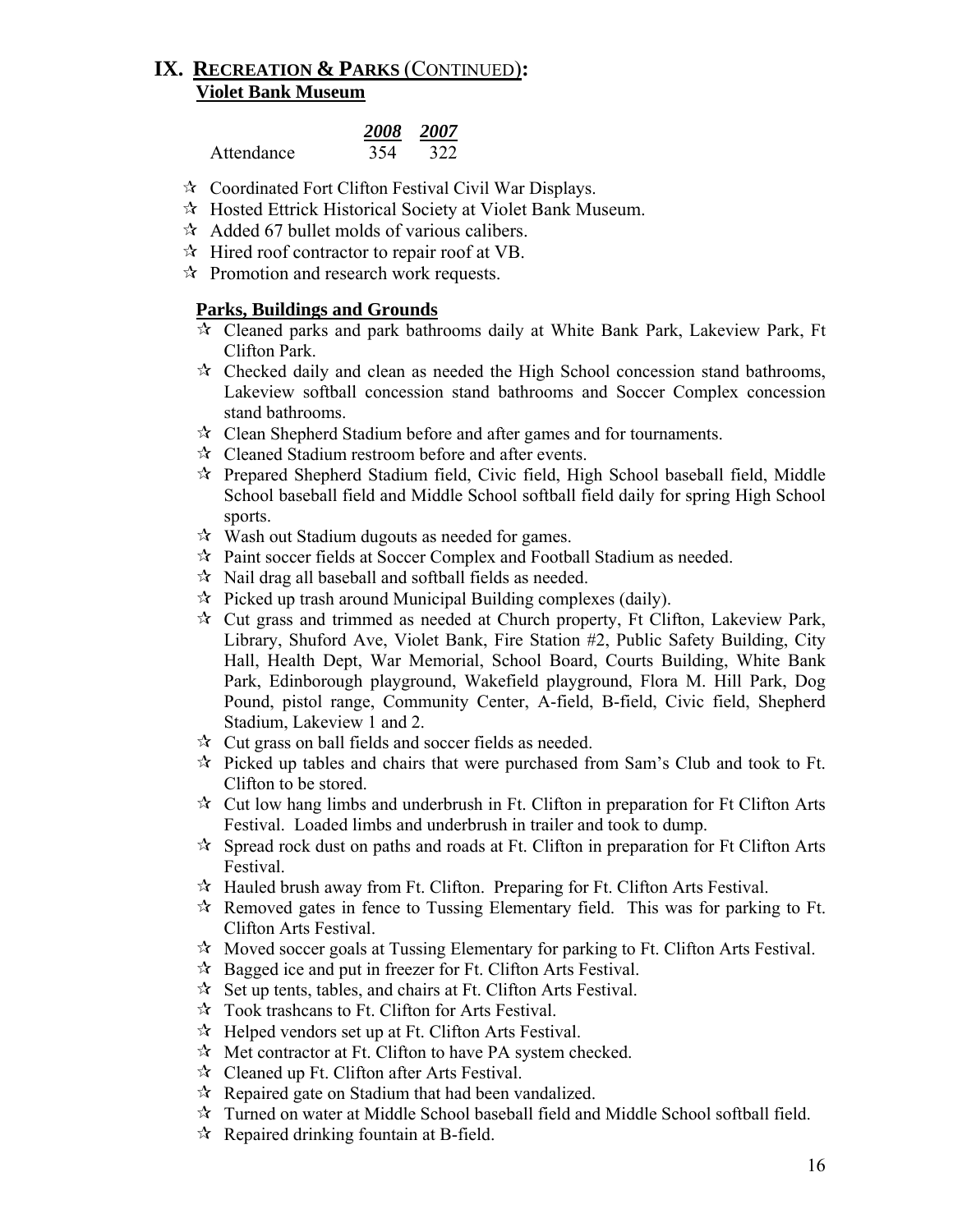# **IX. RECREATION & PARKS** (CONTINUED)**:**

#### **Parks, Buildings and Grounds** (Continued)

- $\overline{\mathcal{A}}$  Moved soccer goal at High School.
- $\mathcal{R}$  Repaired water leak in High School concession restroom.
- Covered mound in Shepherd Stadium when rain occurred.
- $\mathcal{R}$  Repaired mound and home plate area with mound clay.
- $\mathcal{R}$  Removed carpet from Commonwealth Attorney's office at Courts Building.
- $\mathcal{R}$  Moved furniture at Commonwealth Attorney's office.
- Carried chairs from Ft. Clifton to War Memorial for Memorial Day. Returned chairs to Ft. Clifton afterwards.
- $\mathcal{R}$  Replaced broken stall door in restroom at Ft. Clifton.
- $\mathbf{\hat{x}}$  Cut and replaced broken boards on benches at Floral M. Hill Park.
- $\mathcal{R}$  Took Kubota tractor to garage to have battery replaced.
- $\mathcal{R}$  Preformed preventative maintenance on mowers.
- $\approx$  Took 2 trailers to garage to be repaired and inspected.
- $\star$  Lowered and raised City and State flags around City as needed.
- $\mathcal{R}$  Repaired damaged areas in Stadium with Turface and Emerald Green.
- $\mathcal{R}$  Cleaned out old shed at Dog Pound and took contents to dump.
- $\mathcal{R}$  Tore down old shed at Dog Pound.
- $\lambda$  Vacuumed up water from carpet in Sheriff's Department. Water was from leaking roof drain.
- $\mathcal{A}$  Met Charlie Conner from Pioneer Paint to look at paint machine and determine what parts needed to ordered to fix it.
- $\mathcal{R}$  Repair and rebuild paint machine.
- $\hat{\mathcal{R}}$  Relocated one sign and hung a new sign on Courts Building for Commonwealth Attorney's office.
- $\mathcal{R}$  Took power pruners to Conners to be repaired.
- $\mathcal{R}$  Bought shelving unit from Home Depot and installed in mechanical room at PSB.
- $\mathcal{R}$  Took paint trailer to Gale Welding to be repaired.
- $\mathcal{R}$  Cut limbs overhang roadway from Moose building to bottom at White Bank Park. Loaded limbs on trailer and took to dump.
- Took tractor to Tussing Elementary and started repairing damage to field from parking for the Ft. Clifton Arts Festival.
- $\lambda$  Removed plaque from front hall at City Hall. Repaired sheetrock and hung new picture in its place.
- $\mathbf{\hat{x}}$  Worked on ice machine in Stadium to try and get running.
- $\forall$  Repair drag on Sand Pro.
- $\mathcal{R}$  Change mound and base distances as needed for games on A-field.
- $\mathcal{R}$  Meet Turgreen to have Stadium and Soccer fields sprayed.
- $\mathcal{R}$  Mark infield radius at 2 High School baseball fields, so irrigation heads can be moved.
- Fertilized Shepherd Stadium field.
- $\mathcal{R}$  Setup and start irrigation around the City.

# **X. OFFICE ON YOUTH & HUMAN SERVICES:**

#### **Office on Youth:**

- ¾ Co-sponsored the Moose Lodge dance for Colonial Heights Middle School. Approximately 120 youth attended.
- ¾ Staff attended S.A.F.E. Board Meeting.
- ¾ Staff attended Underage Drinking Task Force.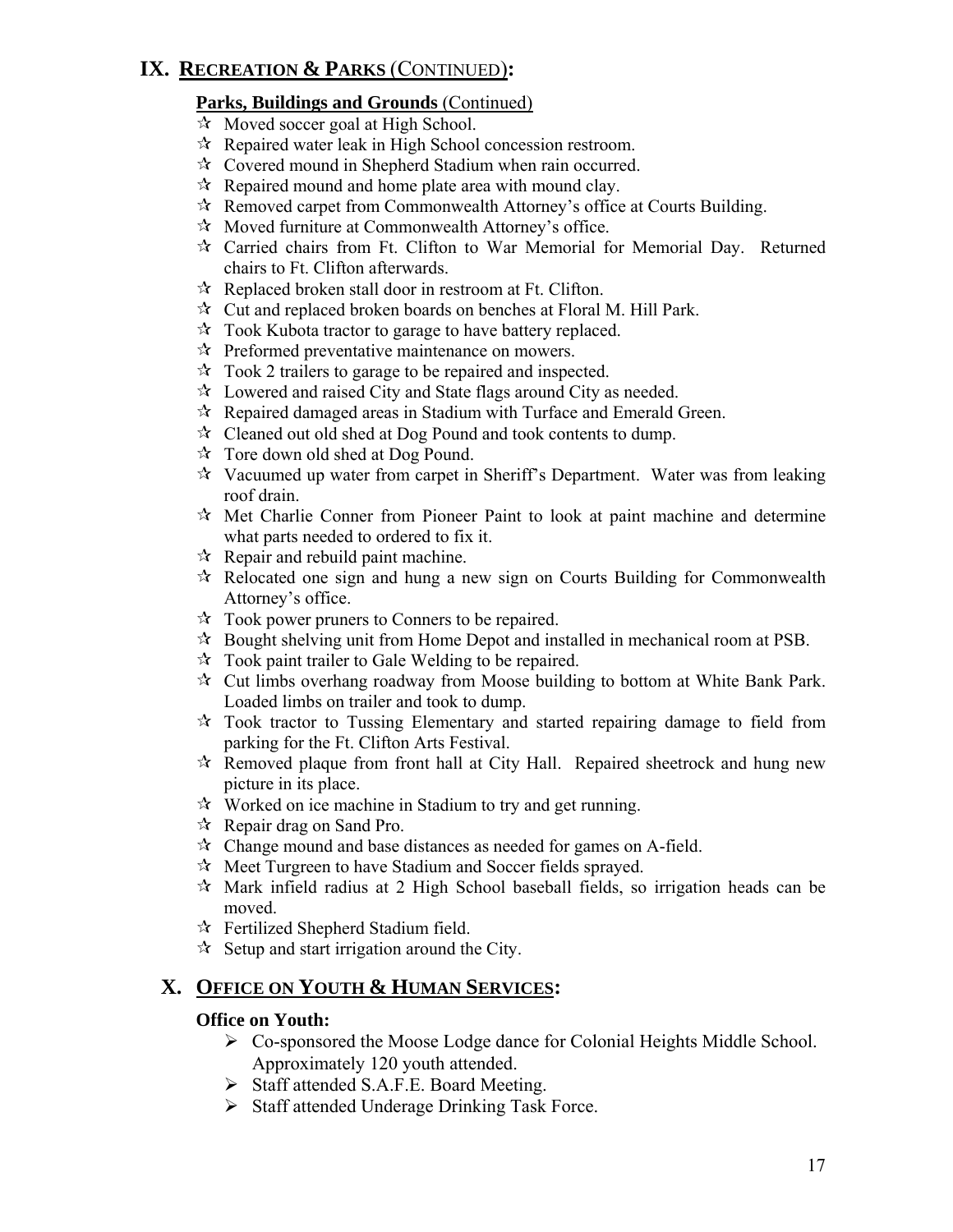# **X. OFFICE ON YOUTH & HUMAN SERVICES** (CONTINUED)**:**

## **Kids' After-School Program:**

- $\triangleright$  Held KAP car wash as a program fundraiser.
- ¾ Denise Tatum, KAP Coordinator, attended grant writing workshop.
- ¾ Held last KAP Family Dinner and year end celebration.

# **VJCCCA Programming:**

- $\geq 12$  individuals, who received their license, were given driver's safety bags.
- $\geq 3$  families completed the parenting with love and limits.
- $\geq 26$  individuals with a parent attended the Shoplifting Diversion Program.
- $\geq$  27 individuals completed 155 hours of service learning.
- $\triangleright$  8 youth participated in Life Skills Classes.

#### **Better Beginnings Coalition:**

- $\triangleright$  New Coordinator hired Denise Tatum
- $\triangleright$  Coordinator attended state-wide training
- $\triangleright$  Better Beginnings held lunch meeting

# **XI. FLEET MAINTENANCE:**

|      | # of Workorders | <b>Total</b> | <b>Sublet</b> | <b>Sublet Total</b> |
|------|-----------------|--------------|---------------|---------------------|
| 2008 |                 | \$12,359.64  |               | \$1,398.09          |
| 2007 | 61              | \$7,967.39   |               | \$195.00            |

# **XII. PUBLIC WORKS & ENGINEERING** (CONTINUED)**:**

## *Horticulture*

- $\circledast$  Continue mulching, fertilizing, cutting, pruning and weeding all sites throughout the City.
- $\circledast$  Worked with Office on Youth and Beautification Committee.
- **EXECUTE:** Assisted Beautification Committee at Fort Clifton Festival weekend May 10 and 11, 2008.
- $\circledR$  Planted seasonal annuals.
- $\circled{$  Watered all sites twice a week.
- **EXECUTE:** Removed all winter plants.
- $\circledast$  Installed plaque at Chesterfield Highland Park.
- $\circledR$  Spoke at the Kiwanis Club.
- $\circledast$  Cut grass at all sites three times a week.

#### *Vegetation*

*Picked up litter at the following locations:* 

- Conduit Road Roslyn Road
- Edinborough Drive Sadler Avenue
- Ellerslie Avenue Temple Avenue
- 
- River Oaks Avenue White Bank Road
- 
- 
- 
- Gills Drive West Westover Avenue
	-

#### *Trimmed limbs removed trees and trimmed bushes at the following locations:*

- 
- 
- 3031/2 Temple Avenue
- Brame Avenue Danville Avenue
- Royal Oak Avenue Corner of Richmond & Fischer Aves.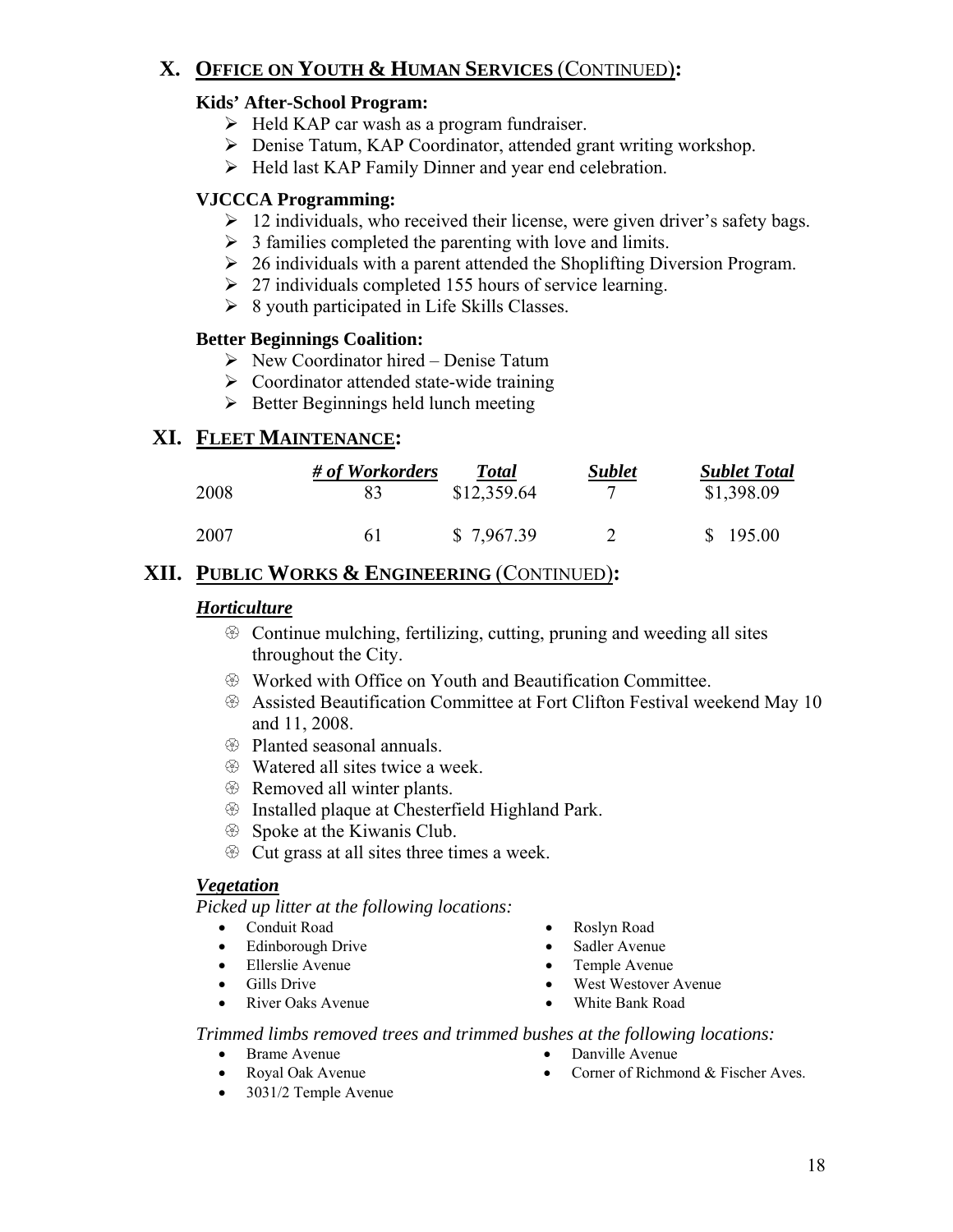*City Contractor removed trees, trimmed limbs and/or grinded stumps at the following locations:* 

- 
- 
- 
- 
- 216 Lee Avenue
- Across from 204 Orchard Lane Rear of 2200 Franklin Avenue
- *Removed storm damage from the following locations:* 
	- Moose Lane Avenue Corner Richmond & Lee Avenues

 *Sprayed for weeds and high grass at the following locations:* 

- 208 Biltmore Ridge Road
- Boulevard behind Waffle House Sherwood Drive
- Chares Dimmock Parkway Snead Avenue
- Ellerslie Avenue Spring Drive
- Helen Avenue Temple Avenue
- Ridge Road

#### *Cut and trimmed grass at the following locations:*

- 
- Bluff Court Bluff Drive
- Bluff Terrace Boulevard
- 
- Chesterfield Avenue Conduit Road
- Convenience Center Covington Road
- Dunlop Farms Boulevard Dupuy Avenue
- East Westover Avenue Edinborough Avenue
- Ellerslie Avenue Gills Drive
- 
- 
- Meridian Avenue Moose Lane
- North Temple Avenue Old Town Drive
- 
- Riverview Avenue Roslyn Road
- 
- 
- Triangle on Spruce Avenue West Roslyn Road
- 
- Wright Avenue
- 
- 
- Ivey Avenue Marvin Avenue
	-
	-
- Ridge Road River Oaks Avenue
	-
- Sherwood Drive Snead Avenue @Ridge Road
- Stuart Avenue Temple Avenue
	-
	-

#### *OTHER*

- $\triangleright$  Cleaned and preformed preventive maintenance on city equipment.
- $\triangleright$  Assisted Horticulture Division with mulching and cleaning around beds throughout City.
- ¾ Continue to clean and load dumpsters at the Convenience Center.
- ¾ Responded to miscellaneous calls concerning, driveways, drainage issues and trees.
- ¾ Assisted Human Resource and City Manager offices relocating file cabinets.
- ¾ Cleaned alley between Jefferson and Royal Oak Avenues and behind 324 Hamilton Avenue.
- $\triangleright$  Assisted Police and Fire Department with the burning of documents on May 21, 2008.
- $\triangleright$  Assisted Purchasing Department with moving of surplus items from Police Department and Library to the Public Works Complex.
- <sup>¾</sup> Removed six flatbed dump trucks loads of construction debris from Public Works Complex to Richard Crowder Construction.
- 
- 
- 
- 
- 
- 
- Archer Avenue Biltmore Drive
	-
	-
- Branders Bridge Road Charles Dimmock Parkway
	-
	-
	-
	-
	-
- Helen Avenue Hope Ridge Court
	-
	-
	-
	-
	-
	-
	-
	-
- West Westover Avenue White Bank Road
- 101 Brookhill Court Adjacent to 408 Springdale Ave.
- 108 Hanover Avenue Adjacent to 501 Lake Avenue
- 210 Richmond Avenue Corner of Pinehurst & Ivey Aves.
	-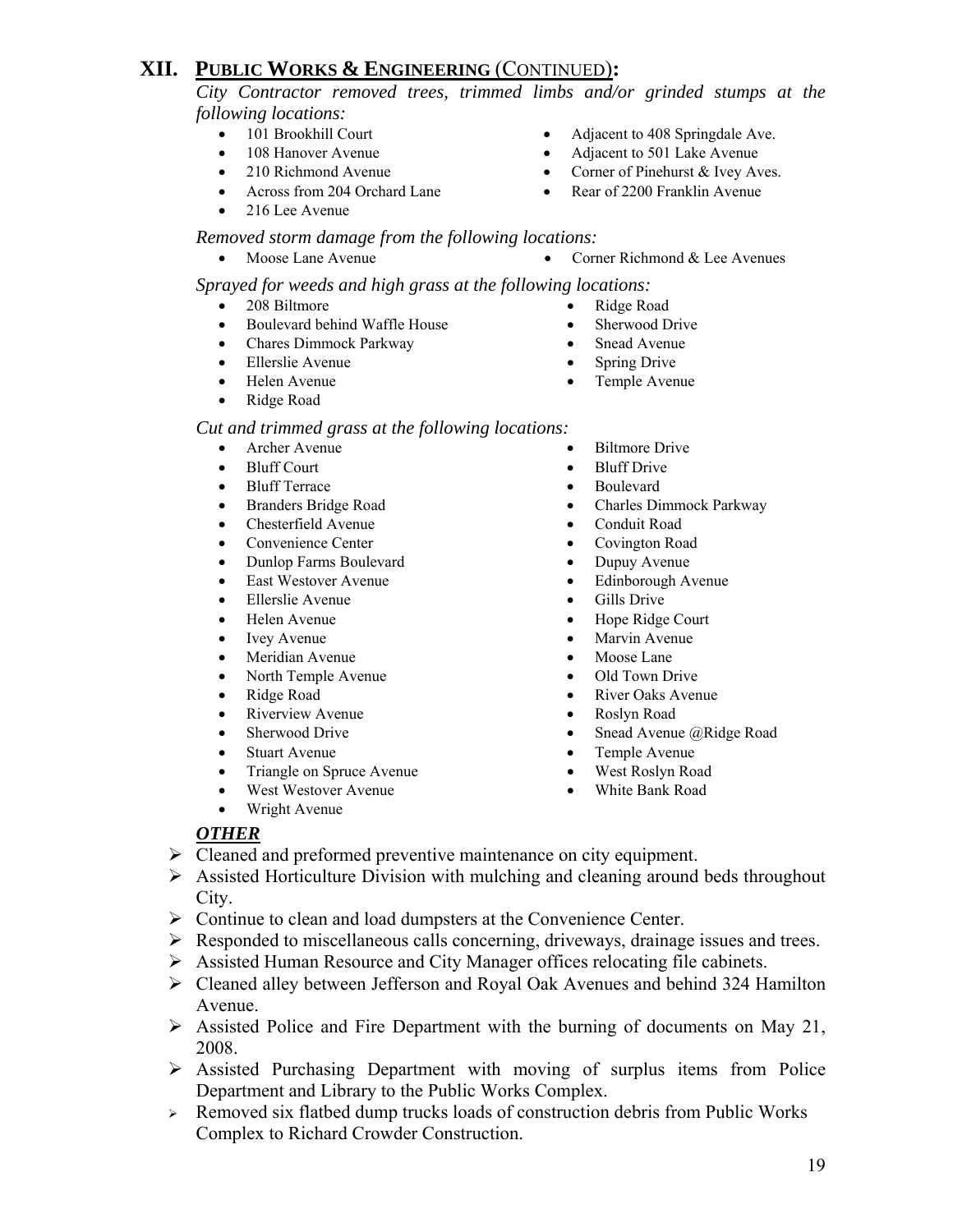*Concrete Sidewalk and Curb and Gutter restoration at the following locations:* 

- 
- 1001 Germar Court 8' Sidewalk
- 115 & 119 Richmond Avenues 7' Curb and Gutter
- 2511 White Oak Court 16.5' Curb and Gutter
- 2624 Bent Oaks Court 10' Curb and Gutter
- 3200 Holly avenue 15' Curb and Gutter
- 3605 Spruce Avenue 8' Sidewalk
- 
- 920 Jamestown Road 10' Curb and Gutter
- Angus and Longhorn Drives 24' Curb and Gutter
- 1001 Conjurers Drive 40' Radius Curb and Gutter • 612 Fairlie Road Repaired a small area of Curb & Gutter

#### *Placed topsoil around new curb and gutters, sidewalks, drop inlets and sinkholes at the following locations:*

- 
- 204 and 208 Honeycreek Court 210 Piedmont Avenue
- 
- 
- 
- Longhorn Drive
- Marvin Avenue & Cambridge Place

#### *Stormwater and Drainage*

• 2511 White Oak Court • 3200 Holly Avenue • 3605 Spruce Avenue • 917 Williamsburg Road

• 920 Jamestown Road • Kennon Point Drive

*Removed debris from storm drain, drainage pipe, grates, gutters and ditches from the following locations:* 

- 
- 
- 
- 565 Riverview Avenue Battery Place
- 
- 
- Forest View Drive Heron Run Drive
- Jefferson Avenue Maple Lane
- 
- Royal Oak Avenue
- 111 Lakeside Drive 115 School Avenue
- 212 Dupuy Avenue 219 Orange Avene
- 3208 Glenview Avenue 3608 Hemlock Avenue
	-
- Boulevard Brookhill Avenue
- Charlotte Avenue Chesterfield Avenue
	-
	-
- Marvin Avenue Plumtree Avenue

# *SOLID WASTE*

# *RECYCLING*

- Recycled 80 cubic yards of metal products.
- Removed 640 cubic vards of solid waste debris.
- Removed 15 Refrigerators and 10 Air Conditioners.

#### *TRANSFER STATION*

- 788 citizens used the Convenience Center to dispose of debris, garbage and metal products.
- Collected \$3,190.00 and \$150.00 in coupons for the month.

#### *TRANSPORTATION*

#### *Streets*

 *Placed stone in alleys, sinkholes, and shoulders at the following locations:* 

- 201 and 305 Cloverhill Avenue 331 Shade Tree Drive
- 624 Lakeview Avenue 150 Piedmont Avenue
- 
- 
- 
- 101 Kennon Point Court **•** 263-269 Kennon Point Drive
- 144 Windsor 202 Maple Avenue
	-
	-
	-
	-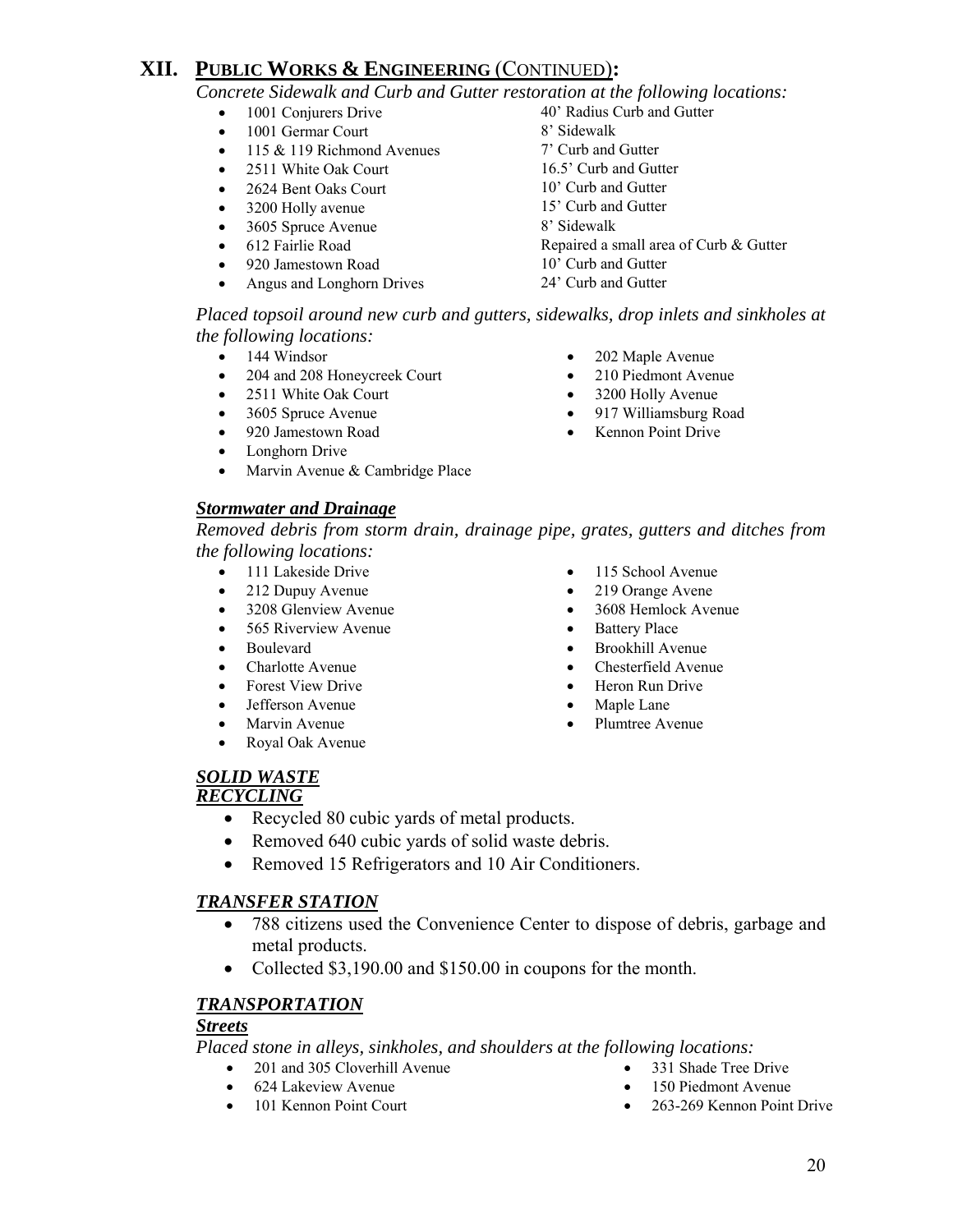*Asphalt placed in potholes, low spots, shoulder, driveway, new curb and gutters, water and sewer utility cut at the following locations:* 

- 
- 
- 
- 1610 Cedar Lane Roanoke Avenue
- 
- 
- 628 Hamilton Avenue 624 Charles Avenue
- 215 and 302 Hillcrest Avenue Dover Lane
- 500 Huntington Road Tussing
- 905 and 907 Lakewood Drive Westover Avenue
- 121 Stratford Drive Vance Avenue
- 
- 919 Yorkshire Road 702 Elko Avenue
- 
- 620 Williamsburg Road 2542 White Oak Court
- 713, 715, 807 & 80-9 Colonial Ave. 510 and 624 Compton Road
- 210 Piedmont Avenue 138-140 Pickwick Avenue
- 303, 305, and 307 Kent Avenue 157 Roanoke Avenue
- 215 Washington Avenue 1220 West Roslyn Road

#### *Traffic Operations*

- Signals
	- o Did preventative maintenance on four traffic cabinets
	- o Replaced four LED traffic lights
	- o Replaced four pedestrian crossing lights
	- o Installed five section traffic signal for left turn on to Lee Avenue
	- o Replaced six bent brackets on signals from tornado
- Signs and Markings
	- o Made and put up 14 assorted signs throughout the city
	- o Made and put up 12 new high intensity street name signs
	- o Made two new Adopt-a-Highway signs for Fire Department
	- o Replaced five broken sign post from tornado
	- o Started final phase of pavement marking for 07-08
- Street Lighting
	- o Replaced six ornamental light bulbs
- Traffic Control
	- o Responded to two after- hours call backs for malfunctioning traffic lights
	- o Worked over twice, once with VDOT and once with pavement marking
- Miscellaneous
	- o Worked several days with VDOT on milling, pavement markings an signage for new 95 North on ramp
	- o Helped Recreation Dept. with Ft. Clifton preparation and clean up with barrels, cones, barricades, and stop sign
- B Avenue Newcastle Drive
- A Avenue Essex Road
- Boulevard Southpark Boulevard
	-
- Poplar Street 129 Elmwood Drive
	- Fairfax Avenue Forest View Drive
		-
		-
		-
		-
		-
	- Temple Avenue Lakeview Avenue Lakeview Avenue
		-
- 3200 Holly Avenue 622 Hamilton Avenue
	-
	-
	-
	-
	-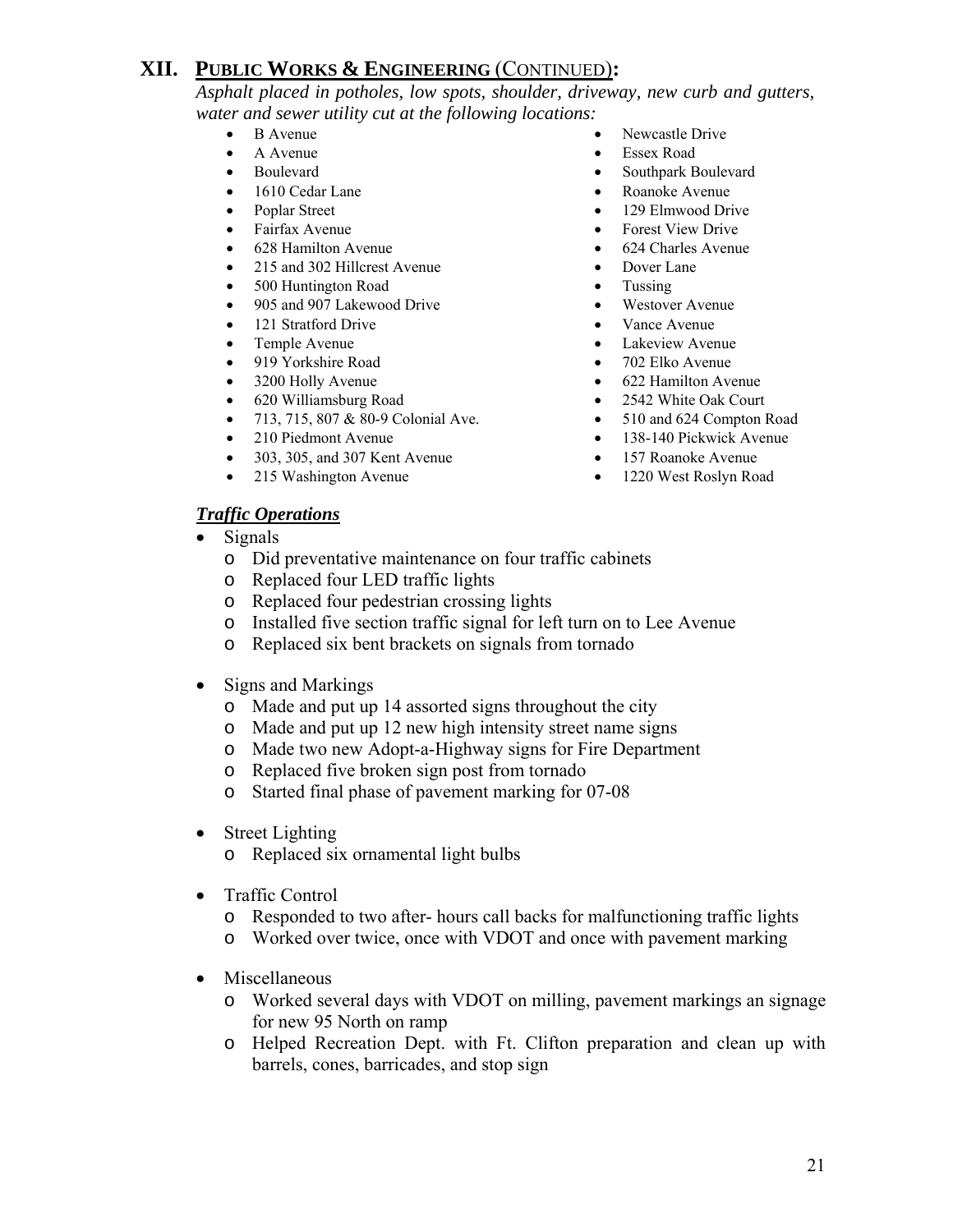# *UTILITIES*

#### *Wastewater*

 *Responded to sewer backups at the following locations:* 

- 922 Azalea Ln. 1711 Blvd.
- 
- 
- 
- Lakeview Elem. Concession Stand 2307 Wakefield Ave.
- 
- 624 Charles Ave. 118 Charlotte Ave.
- 626 Colonial Ave. 204 Crestwood Ave.
- 233 Lafayette Ave. 313 N. Temple Ave.
	-

#### *Install/repair sewer clean out or lateral at the following locations:*

- 630 Charles Ave. 624 Charles Ave.
- 519 Chestnut Ave. 626 Colonial Ave.
- 606 Hamilton Ave. 317 Maple Ave.
- 108 Oak Ave. 143 Windsor Ave.
- 2013 Snead Ave.
- 

# *Camera sewer main/lateral at the following location:*

• 508 James Ave.

 *Flushed sewer main line at the following locations:* 

• 909 E. Westover Ave. • 206 Hillcrest Ave.

#### *Repaired sewer manholes, tops and inverts at the following locations:*

• 100 Laurel Parkway • 315 Maple Ave.

#### *Checked the following manholes "trouble spot" locations:*

- Battery Place @ Plumtree Ave. Blvd. behind Pino's
- 3209 Bermuda Ave.
- 102 Boykins Ave.
- 410 Cameron Ave.
- Colonial Ave.  $(a)$  Lafayette Ave.
- Eastman Ave.
- Greenleaf @ Fairlie Rd.
- Jackson Ave. @ Blvd.
- Jefferson Ave. @ Royal Oak Ave.
- Lakeside Dr.
- 1017 Lakewood Dr.
- 118 Lee Ave.
- Newcastle Dr.
- 220/306 Orange Ave.
- Parking lot of Pleasure Island
- Shuford Ave.
- 401 Taswell Ave.
- West Ave. @ George Ave.
- 
- 
- 231 Breezy Hill Dr.
- Charles Ave. @ Atlantic Ave.
- Dale Ave.
- 921  $& 1020$  Forestview Dr.
- Highland Ave.
- 204 Jefferson Ave.
- Lafayette Ave.  $(a)$  Blvd.
- Lakeside Dr. @ Lakeview Ave.
- 100 Laurel Parkway
- 212 Maple Ln.
- 209 Nottingham Dr.
- Pickwick Alley
- 83 Sherwood Dr.
- Stuart Ave. @ Washington Ave.
- 100 blk. of Washington Ave.
- Yew Ave.
- 509 Riverview Rd.

 *Responded to miscellaneous sewer calls at the following location:* 

• 149 Charlotte Ave.

#### *Flushed storm drains at the following locations:*

- 212 Dupuy Ave. Lakeside Dr.
	-

#### *Repaired utility cuts at the following location:*

• Plumtree Ave. @ Battery Place

• 1220 West Roslyn Rd.

- -
- 617 Blvd.
- 
- 
- 
-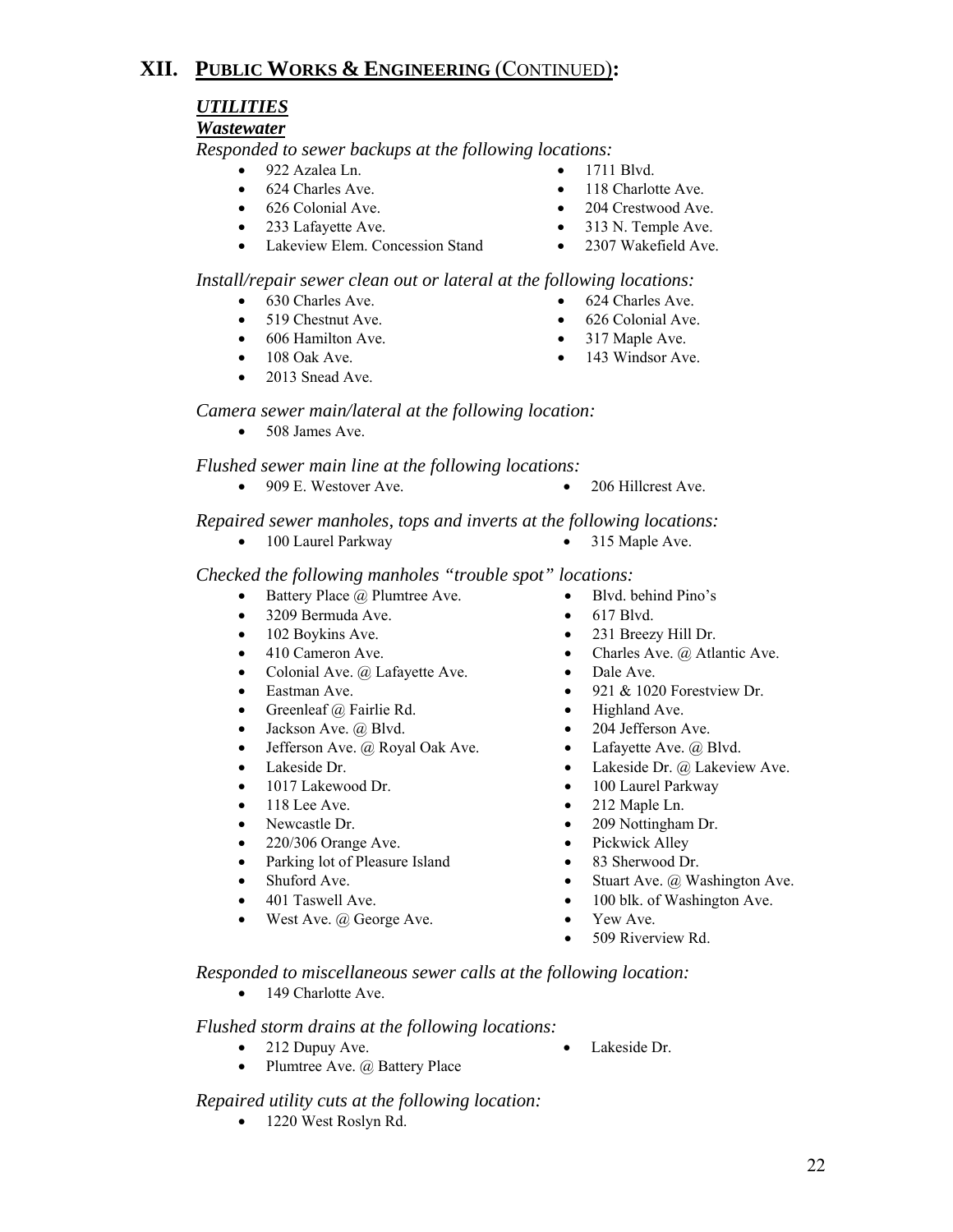*Distributed rat bait in manhole at the following location:* 

• 2110 Franklin Ave.

 *Responded to citizen complaint for sewer bugs at the following locations:* 

- - 216 Ridge Rd. 2008 Snead Ave.
	- 2104 Snead Ave.

 *Main Pump Station comminutor out of service. Checked pumps and pulled debris from wet well manually.* 

 *Responded to alarms at the following locations:* 

- 
- Dimmock Pump Station Dunlop Farms Pump Station

 *Miss Utility locating required 167 man-hours for the month of May 2008.*

#### *Water*

 *Replaced water meters at the following locations:* 

- 1600 Clifton Dr. 517 Colonial Ave.
- 626 Colonial Ave. 318 Jefferson Ave.
- 118 Kennon Pt. 709 Lafayette Ave.
- 610 Pinehurst Ave. 2102 Wakefield Ave.
- 
- 
- 
- 
- 
- 603 Walnut Ave. 1348 Whitehall Dr.

 *Set meter for new construction at the following locations:* 

- 630 Blvd. 3599 Blvd.
- 408 Highland Ave. 200 Kingfisher Way
- 
- 
- 
- 1125 W. Roslyn Road 215 Washington Avenue

 *Repaired service line break at the following location:* 

• 2542 White Oak Ct.

 *Responded to meter leak complaint at the following locations:* 

• 1214 Oakwood Dr. • 548 Roslyn Ave.

 *Repaired or raised meter box at the following locations:* 

- 148 Briarcliffe Ct. 805 Colonial Ave.
- 
- 
- 
- 
- 
- 
- 
- 
- 914 Dogwood Dr. 218 Heron Run Dr.
- 328 Jackson Ave. 210 Lafayette Ave.
- 105 Lakeside Dr. 126 Lakeside Dr.
- 203 N. Valley Rd. 327 Royal Oak Ave.
- 212 Spring Dr. 2107 Wakefield Ave.
- 148 Watercress Ct. 106 Watercress Ct.
- 108 W. Highland Ct. 114 W. Highland Ct.

 *Install or replace meter setter at the following locations:* 

- 
- 606 Hamilton Ave. 2102 Wakefield Ave.
- 415 Hillcrest Ave. 317 Jefferson Ave.
- 3218 Holly Ave. 343 Jefferson Ave.
- *Check fire hydrant for leak at the following location:* 
	- 201 James Ave.

#### *Performed water shut off at the following locations:*

- 154 Piedmont Ave. 105 S. Valley Rd.
- 
- 23
- 
- -
	-
	-
	-
- 
- 
- 624 Charles Ave. 626 Colonial Ave.
	-
	-
	-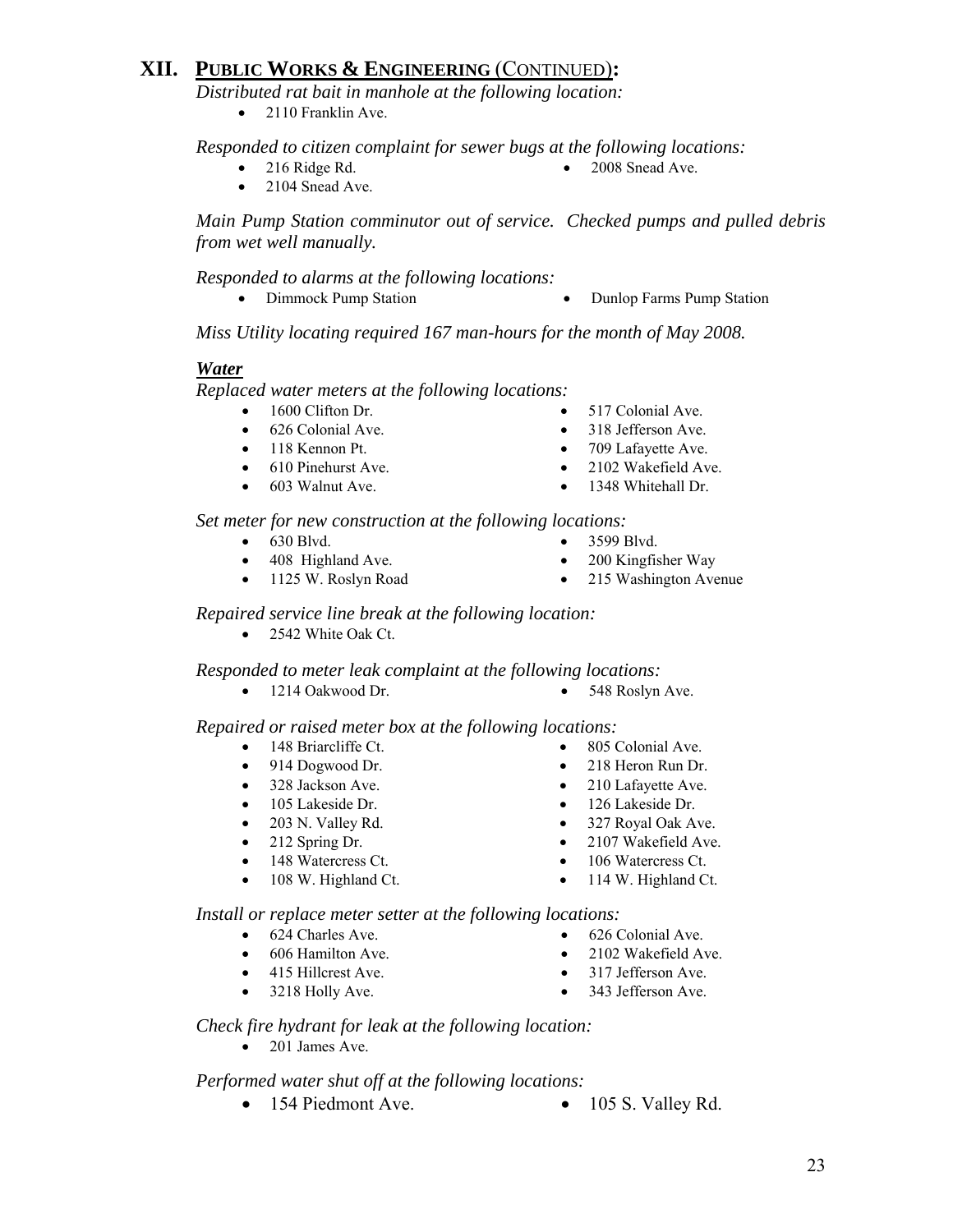*Installed water main valve at the following location:* 

• 107 Eastman Ave.

 *Backflow/Cross Connection Survey at the following locations:* 

- 
- 3629 Blvd. 3628 Blvd.
- 3209 Blvd. 3107 Blvd.
- 3660 Blvd. 3221 Blvd.
- 3107-E Blvd. 629 Blvd.
- 
- 
- 
- 
- 
- 100 Highland Ave. 201 James Ave.
- 343 Jefferson Ave. 439 Jennick Dr.
- 
- 
- 
- 930 South Ave Southgate Sq.
- 628 Southpark Blvd. 400 Southpark Blvd.
- 
- 500 Southpark Blvd. 601 Southpark Blvd.
- 230 Southpark Circle 449 Southpark Circle
- 401 Temple Ave. 801 Temple Ave.
- 
- Blvd. 3524 Blvd.
	-
	-
	-
	-
- 3233 Blvd. Rose Garden Blvd.
- Brockwell Ln. 458 Charles Dimmock Pkwy.
- 445 Charles Dimmock Pkwy. 241 Charles Dimmock Pkwy.
- 456 Charles Dimmock Pkwy. 280 Charles Dimmock Pkwy.
- 3451-A Conduit Rd. 215 Dunlop Farms Blvd.
	-
	-
- 501 Lake Ave. 901 Meridian Ave.
- 501 Old Town Dr. 157 Roanoke Ave.
- 800 South Ave. 930 South Ave.
	-
	-
- 800 Southpark Blvd. 647 Southpark Blvd.
	-
	-
	-
- 131 Temple Lake Dr. 300 A/B Temple Lake Dr.

#### *Responded to dirty water complaint at the following locations:*

- 219 Cambridge Place 152 Carroll Ave.
- 306 Maple Ave. 309 Orange Ave.

#### *Performed yard maintenance at the following locations:*

- Archer Ave. Park/Sewer Right of Way 2701 Conduit Rd. Right of Way
- 
- 
- 
- Sherwood Hills Pump Station Southpark Water Tower
- Right of Way behind CH Convalescent Center
- 
- 
- 
- 2701 Conduit Rd. Conduit Rd. behind Peoples Adv. CU
- Conjurers Neck Pump Station C&B Pump Station/Right of Way
- Dimmock Pump Station Dunlop Farms Pump Station
	-

 *Pulled meter for utility billing at the following location:* 

• 408 Highland Ave.

 *Responded to miscellaneous water calls at the following locations:* 

- 100 Blk. Lakeside Dr. 5101 Nantucket Ct.
- 

 $\bullet$  3100 Holly Ave.

 *Collected routine weekly water samples and sent to ARWA lab for testing for the month of May.* 

 *Collected second stage samples for the month of May.* 

Responded to Shepherd Stadium Water Tower for overflow.